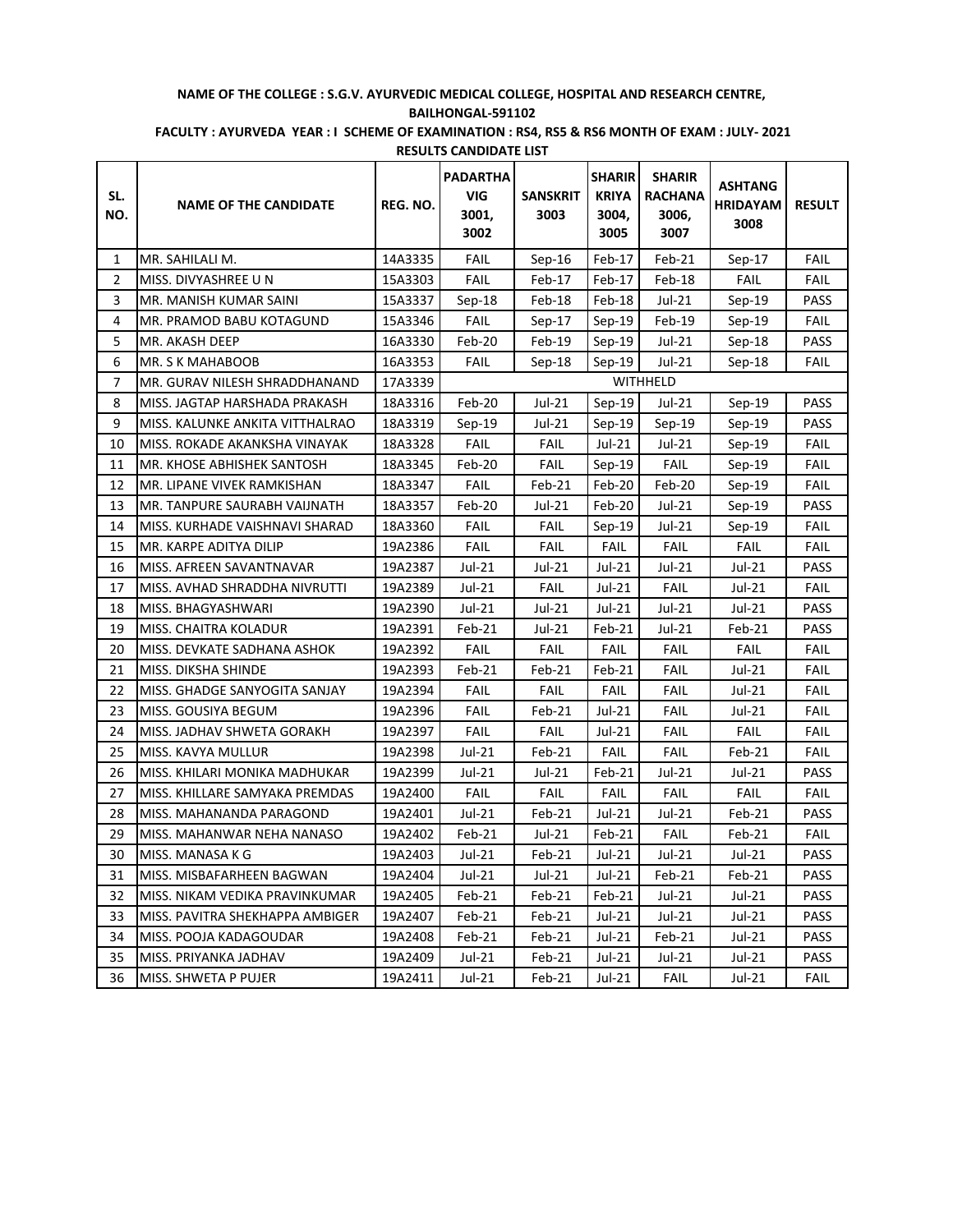| SL.<br>NO. | <b>NAME OF THE CANDIDATE</b>     | REG. NO. | <b>PADARTHA</b><br><b>VIG</b><br>3001,<br>3002 | <b>SANSKRIT</b><br>3003 | <b>SHARIR</b><br><b>KRIYA</b><br>3004,<br>3005 | <b>SHARIR</b><br><b>RACHANA</b><br>3006,<br>3007 | <b>ASHTANG</b><br><b>HRIDAYAM</b><br>3008 | <b>RESULT</b> |
|------------|----------------------------------|----------|------------------------------------------------|-------------------------|------------------------------------------------|--------------------------------------------------|-------------------------------------------|---------------|
| 37         | <b>MISS. SOUMYA BADIGER</b>      | 19A2412  | Feb-21                                         | Feb-21                  | <b>Feb-21</b>                                  | <b>Feb-21</b>                                    | $Jul-21$                                  | <b>PASS</b>   |
| 38         | MISS. TILEKAR PRIYANKA GANESH    | 19A2414  | Feb-21                                         | $Feb-21$                | $Jul-21$                                       | $Jul-21$                                         | Feb-21                                    | <b>PASS</b>   |
| 39         | MISS. WABLE SHRUTI RAJENDRA      | 19A2417  | <b>Feb-21</b>                                  | Feb-21                  | <b>Feb-21</b>                                  | <b>Feb-21</b>                                    | Jul-21                                    | PASS          |
| 40         | MISS. ZENDE BHAGYASHREE SATISH   | 19A2418  | $Jul-21$                                       | $Feb-21$                | $Jul-21$                                       | $Jul-21$                                         | Jul-21                                    | <b>PASS</b>   |
| 41         | MISS. ZUNJARE MEGHANA MARUTI     | 19A2419  | $Jul-21$                                       | Jul-21                  | <b>FAIL</b>                                    | <b>FAIL</b>                                      | Jul-21                                    | FAIL          |
| 42         | <b>MR. BANGAR SHRIKANT SUNIL</b> | 19A2420  | $Jul-21$                                       | <b>Feb-21</b>           | $Jul-21$                                       | $Jul-21$                                         | $Jul-21$                                  | PASS          |
| 43         | MR. BIDWE PRADIP PARMESHWAR      | 19A2421  | <b>FAIL</b>                                    | <b>FAIL</b>             | $Jul-21$                                       | $Jul-21$                                         | <b>FAIL</b>                               | FAIL          |
| 44         | MR. CHOUDHAR ADITYA ANIL         | 19A2422  | <b>FAIL</b>                                    | <b>Feb-21</b>           | <b>Feb-21</b>                                  | <b>FAIL</b>                                      | FAIL                                      | FAIL          |
| 45         | MR. DEVKATE ABHISHEK ASHOK       | 19A2423  | Jul-21                                         | Jul-21                  | <b>FAIL</b>                                    | FAIL                                             | Jul-21                                    | FAIL          |
| 46         | MR. FATAKADE KISHOR RAMDAS       | 19A2424  | <b>FAIL</b>                                    | Feb-21                  | <b>FAIL</b>                                    | FAIL                                             | FAIL                                      | FAIL          |
| 47         | MR. GADE AJIT ATMARAM            | 19A2425  | Jul-21                                         | Feb-21                  | Jul-21                                         | <b>Feb-21</b>                                    | Jul-21                                    | <b>PASS</b>   |
| 48         | MR. GOKULE VIPUL ANIL            | 19A2427  | <b>FAIL</b>                                    | <b>FAIL</b>             | <b>FAIL</b>                                    | <b>FAIL</b>                                      | <b>FAIL</b>                               | FAIL          |
| 49         | MR. KANHEKAR VAIBHAV KRISHNA     | 19A2428  | <b>Feb-21</b>                                  | Jul-21                  | FAIL                                           | $Feb-21$                                         | Jul-21                                    | FAIL          |
| 50         | MR. KHAN MOHAMMED NAZIR          | 19A2429  | Jul-21                                         | Jul-21                  | $Jul-21$                                       | <b>FAIL</b>                                      | <b>FAIL</b>                               | FAIL          |
| 51         | <b>MR. MANOJ GORE</b>            | 19A2430  | <b>FAIL</b>                                    | <b>FAIL</b>             | $Jul-21$                                       | <b>FAIL</b>                                      | <b>FAIL</b>                               | <b>FAIL</b>   |
| 52         | MR. MOHAMMADSOHEB BANAKAR        | 19A2431  | <b>Feb-21</b>                                  | Feb-21                  | <b>Feb-21</b>                                  | <b>Feb-21</b>                                    | FAIL                                      | FAIL          |
| 53         | MR. NAVEEN KUMAR                 | 19A2432  | $Jul-21$                                       | <b>Feb-21</b>           | $Jul-21$                                       | $Jul-21$                                         | $Jul-21$                                  | <b>PASS</b>   |
| 54         | <b>MR. OMKAR PATIL</b>           | 19A2433  | <b>FAIL</b>                                    | <b>FAIL</b>             | <b>FAIL</b>                                    | <b>FAIL</b>                                      | <b>FAIL</b>                               | FAIL          |
| 55         | MR. PATARE SAURABH MACHHINDRA    | 19A2434  | Jul-21                                         | Jul-21                  | <b>Feb-21</b>                                  | $Jul-21$                                         | Jul-21                                    | PASS          |
| 56         | MR. PUJARI VINAYAK MANGESH       | 19A2435  | Jul-21                                         | Jul-21                  | Feb-21                                         | Feb-21                                           | <b>Feb-21</b>                             | <b>PASS</b>   |
| 57         | MR. SARODE NIKHIL SUNIL          | 19A2436  | <b>Feb-21</b>                                  | <b>Feb-21</b>           | <b>Feb-21</b>                                  | <b>Feb-21</b>                                    | Jul-21                                    | <b>PASS</b>   |
| 58         | MR. SHIRKE SUMIT SURESH          | 19A2438  | $Jul-21$                                       | Jul-21                  | <b>FAIL</b>                                    | $Jul-21$                                         | FAIL                                      | FAIL          |
| 59         | MR. SOHAM GHADGE                 | 19A2439  | <b>Feb-21</b>                                  | $Jul-21$                | <b>Feb-21</b>                                  | $Jul-21$                                         | Jul-21                                    | <b>PASS</b>   |
| 60         | MR. SURAJ SINGH BHATIYA          | 19A2440  | <b>FAIL</b>                                    | <b>FAIL</b>             | FAIL                                           | <b>FAIL</b>                                      | <b>FAIL</b>                               | <b>FAIL</b>   |
| 61         | MR. SURYA PRATAP SINGH           | 19A2441  | Jul-21                                         | Jul-21                  | <b>FAIL</b>                                    | FAIL                                             | Jul-21                                    | PASS          |
| 62         | MR. PACHARE PANKAJ DINESH        | 19A2445  | <b>FAIL</b>                                    | <b>FAIL</b>             | <b>FAIL</b>                                    | <b>FAIL</b>                                      | <b>FAIL</b>                               | <b>FAIL</b>   |
|            | <b>TOTAL SUBJECTS</b>            |          |                                                | 34                      | 36                                             | 47                                               | 42                                        |               |
|            | <b>TOTAL PASSED SUBJECTWISE</b>  |          |                                                | 18                      | 21                                             | 24                                               | 26                                        | 33            |
|            | <b>TOTAL FAILED SUBJECTWISE</b>  |          |                                                | 15                      | 15                                             | 23                                               | 16                                        | 28            |
|            | <b>WITHHELD</b>                  |          |                                                | $\mathbf{1}$            |                                                |                                                  |                                           | $\mathbf{1}$  |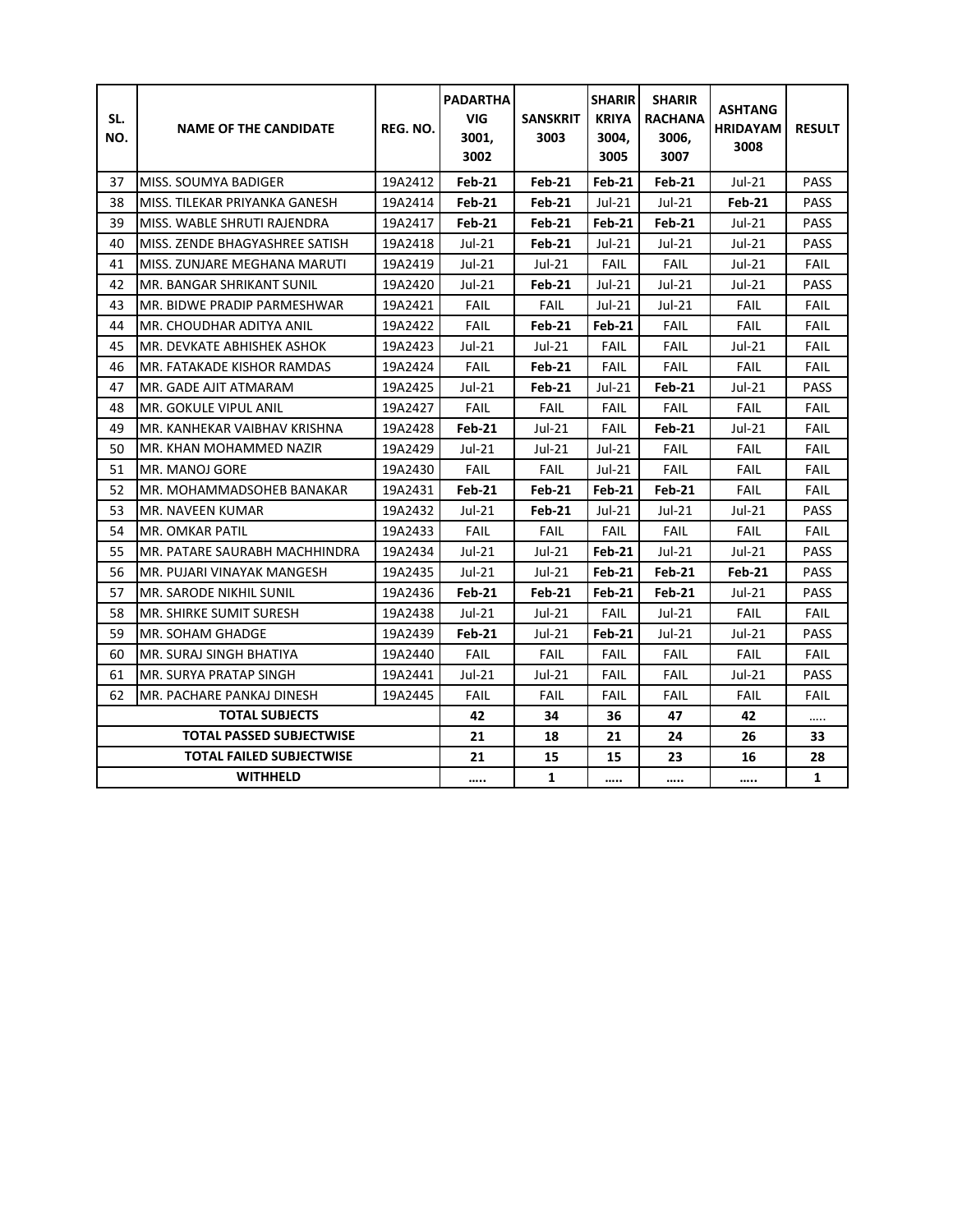#### **NAME OF THE COLLEGE : S.G.V. AYURVEDIC MEDICAL COLLEGE, HOSPITAL AND RESEARCH CENTRE, BAILHONGAL - 591102**

#### **FACULTY : AYURVEDA YEAR : II SCHEME OF EXAMINATION : RS5 MONTH OF EXAM : JULY- 2021 RESULTS CANDIDATE LIST**

|                |                                 |          | NESULI S CANDIDATE LIST | DRAV.VIG.   ROGA. VIG   RS & BK |              |                |               |
|----------------|---------------------------------|----------|-------------------------|---------------------------------|--------------|----------------|---------------|
| SI.            | <b>NAME OF THE CANDIDATE</b>    | REG. NO. | 3031.                   | 3033.                           | 3035         | <b>CHARAKA</b> | <b>RESULT</b> |
| No.            |                                 |          | 3032                    | 3034                            | 3036         | 3037           |               |
| $\mathbf{1}$   | MR. AKASH DEEP                  | 16A3330  | <b>FAIL</b>             | <b>FAIL</b>                     | <b>FAIL</b>  | $Sep-18$       | <b>FAIL</b>   |
| $\overline{2}$ | MR. MADHAV SINGH                | 16A3341  | <b>FAIL</b>             | Feb-20                          | <b>FAIL</b>  | $Sep-18$       | <b>FAIL</b>   |
| 3              | MR. S K MAHABOOB                | 16A3353  | <b>FAIL</b>             | <b>FAIL</b>                     | <b>FAIL</b>  | Feb-19         | FAIL          |
| 4              | MISS. KURHADE VAISHNAVI SHARAD  | 18A3360  | <b>FAIL</b>             | <b>FAIL</b>                     | <b>FAIL</b>  | $Feb-21$       | <b>FAIL</b>   |
| 5              | MISS. KADAM VAISHALI VISHWAS    | 17A3313  | Feb-21                  | $Sep-19$                        | Jul-21       | $Sep-19$       | PASS          |
| 6              | MISS. KM ANKITA BISWAS          | 17A3318  | <b>FAIL</b>             | Jul-21                          | <b>FAIL</b>  | Feb-20         | FAIL          |
| 7              | MR. GURAV NILESH SHRADDHANAND   | 17A3339  |                         | <b>WITHHELD</b>                 |              |                |               |
| 8              | MR. RISHIKESH KANNAUJIYA        | 17A3351  | Jul-21                  | Jul-21                          | $Sep-19$     | $Sep-19$       | PASS          |
| 9              | MR. SHINDE ADITYA JANARDHAN     | 17A3354  | Jul-21                  | <b>FAIL</b>                     | Feb-20       | $Sep-19$       | FAIL          |
| 10             | MISS. AMBHURE RENUKA SATISHRAO  | 18A3301  | Jul-21                  | Jul-21                          | Jul-21       | Jul-21         | PASS          |
| 11             | MISS. ASHMAANJUM BIRADAR        | 18A3305  | Feb-21                  | Jul-21                          | <b>FAIL</b>  | Jul-21         | <b>FAIL</b>   |
| 12             | IMISS. BHAGYASHREE              | 18A3306  | $Feb-21$                | Jul-21                          | Feb-21       | $Feb-21$       | PASS          |
| 13             | MISS. GURAV PRANALI PRAKASH     | 18A3314  | Feb-21                  | Jul-21                          | Jul-21       | Jul-21         | PASS          |
| 14             | MISS. JAGTAP HARSHADA PRAKASH   | 18A3316  | Jul-21                  | Feb-21                          | <b>FAIL</b>  | Feb-21         | <b>FAIL</b>   |
| 15             | MISS. KALUNKE ANKITA VITTHALRAO | 18A3319  | Jul-21                  | $Feb-21$                        | Feb-21       | $Feb-21$       | PASS          |
| 16             | MISS. KUMBHAR KIMAYA PANDIT     | 18A3320  | $Jul-21$                | Feb-21                          | Jul-21       | Feb-21         | PASS          |
| 17             | MISS. MANE RUTUJA BABAN         | 18A3321  | $Jul-21$                | Jul-21                          | $Jul-21$     | $Feb-21$       | PASS          |
| 18             | MISS. NALAGE CHAITALI DEEPAK    | 18A3326  | $Feb-21$                | $Feb-21$                        | $Jul-21$     | $Feb-21$       | PASS          |
| 19             | MISS. ROKADE AKANKSHA VINAYAK   | 18A3328  | FAIL                    | <b>FAIL</b>                     | <b>FAIL</b>  | Feb-21         | <b>FAIL</b>   |
| 20             | MR. ADITYA SHINDE               | 18A3338  | $Feb-21$                | $Feb-21$                        | <b>FAIL</b>  | $Feb-21$       | <b>FAIL</b>   |
| 21             | MR. AMAN ABDULMAJID MULLA       | 18A3339  | <b>FAIL</b>             | Jul-21                          | Feb-21       | Feb-21         | FAIL          |
| 22             | MR. ASADALIKHAN PATHAN          | 18A3340  | Feb-21                  | Jul-21                          | Feb-21       | Feb-21         | PASS          |
| 23             | IMR. JAGTAP PRATIK BAPU         | 18A3341  | $Feb-21$                | $Feb-21$                        | $Jul-21$     | $Feb-21$       | PASS          |
| 24             | MR. KADAM VAISHNAV VIJAYKUMAR   | 18A3342  | Jul-21                  | Jul-21                          | $Feb-21$     | $Feb-21$       | PASS          |
| 25             | MR. KESBHAT GANESH ANNASAHEB    | 18A3344  | <b>FAIL</b>             | <b>FAIL</b>                     | <b>FAIL</b>  | Feb-21         | <b>FAIL</b>   |
| 26             | MR. KHOSE ABHISHEK SANTOSH      | 18A3345  | <b>FAIL</b>             | <b>FAIL</b>                     | <b>FAIL</b>  | <b>FAIL</b>    | <b>FAIL</b>   |
| 27             | MR. LIPANE VIVEK RAMKISHAN      | 18A3347  | <b>FAIL</b>             | <b>FAIL</b>                     | <b>FAIL</b>  | Feb-21         | <b>FAIL</b>   |
| 28             | MR. MANOHARA M S                | 18A3349  | Jul-21                  | Feb-21                          | Jul-21       | Feb-21         | PASS          |
| 29             | MR. SABALE SHIVAM BABAN         | 18A3355  | <b>FAIL</b>             | <b>FAIL</b>                     | <b>FAIL</b>  | Jul-21         | <b>FAIL</b>   |
| 30             | MR. TANPURE SAURABH             | 18A3357  | <b>FAIL</b>             | FAIL                            | FAIL         | <b>FAIL</b>    | <b>FAIL</b>   |
| 31             | MR. THORAT CHAITANYA GANESH     | 18A3358  | $Feb-21$                | $Feb-21$                        | Jul-21       | $Feb-21$       | PASS          |
|                | <b>TOTAL SUBJECTS</b>           |          | 19                      | 18                              | 21           | 6              |               |
|                | <b>TOTAL PASSED SUBJECTWISE</b> |          | 9                       | 10                              | 9            | 4              | 14            |
|                | <b>TOTAL FAILED SUBJECTWISE</b> |          | 10                      | 8                               | 11           | $\mathbf{2}$   | 16            |
|                | <b>WITHHELD</b>                 |          |                         |                                 | $\mathbf{1}$ |                | $\mathbf{1}$  |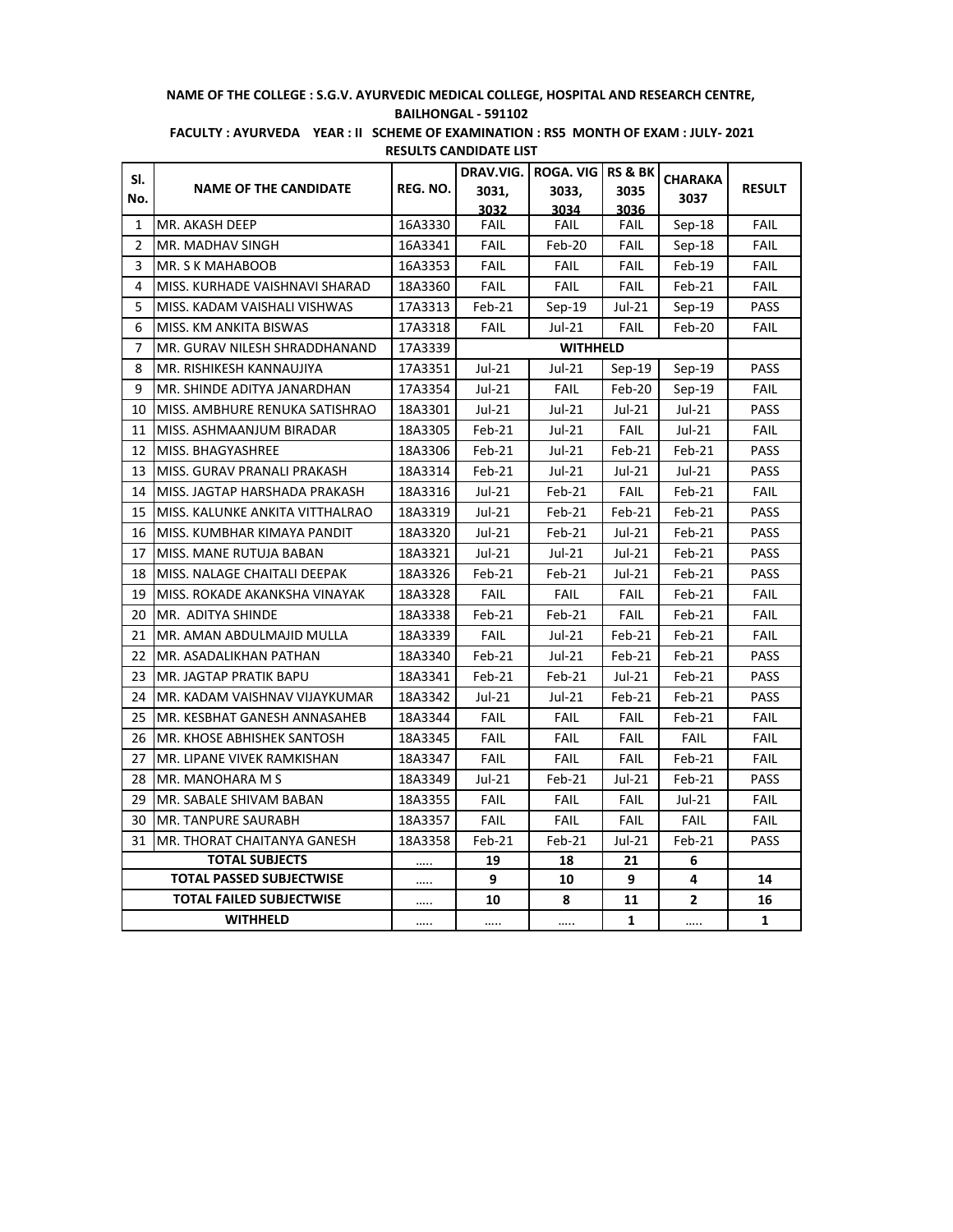#### **NAME OF THE COLLEGE : S.G.V. AYURVEDIC MEDICAL COLLEGE, HOSPITAL AND RESEARCH CENTRE, BAILHONGAL - 591102 FACULTY : AYURVEDA YEAR : II SCHEME OF EXAMINATION : RS4 MONTH OF EXAM : JULY- 2021 RESULTS CANDIDATE LIST**

| SL.<br>NO.     | <b>NAME OF THE CANDIDATE</b>    | REG. NO. | DRAV.VIG.<br>3009,<br>3010 | <b>AGADAG</b><br>3011 | <b>RS &amp; BK</b><br>3012<br>3013 | <b>CHARAKA</b><br>3014 | <b>RESULT</b> |
|----------------|---------------------------------|----------|----------------------------|-----------------------|------------------------------------|------------------------|---------------|
| 1              | MR. SAHILALI M.                 | 14A3335  | <b>FAIL</b>                | Feb-21                | Sep-18                             | Feb-21                 | <b>FAIL</b>   |
| $\overline{2}$ | MR. ASHISH KUMAR                | 15A3327  | $Sep-18$                   | $Sep-18$              | $Sep-18$                           | <b>FAIL</b>            | <b>FAIL</b>   |
| 3              | MR. PRAMOD BABU KOTAGUND        | 15A3346  | FAIL                       | Feb-19                | $Feb-19$                           | $Sep-18$               | <b>FAIL</b>   |
| 4              | MR. SHANTSAGAR                  | 15A3351  | FAIL                       | $Sep-19$              | Feb-20                             | FAIL                   | <b>FAIL</b>   |
| 5              | MR. VYAS VIRAMDEV CHHAGANLAL    | 15A3359  | $Sep-19$                   | $Sep-19$              | $Jul-21$                           | FAIL                   | <b>FAIL</b>   |
|                | <b>TOTAL SUBJECTS</b>           |          | 3                          | 0                     | 1                                  | 3                      |               |
|                | <b>TOTAL PASSED SUBJECTWISE</b> |          | 0                          | 0                     | 1                                  | $\mathbf 0$            | 0             |
|                | <b>TOTAL FAILED SUBJECTWISE</b> |          | 3                          | 0                     | 0                                  | 3                      | 5             |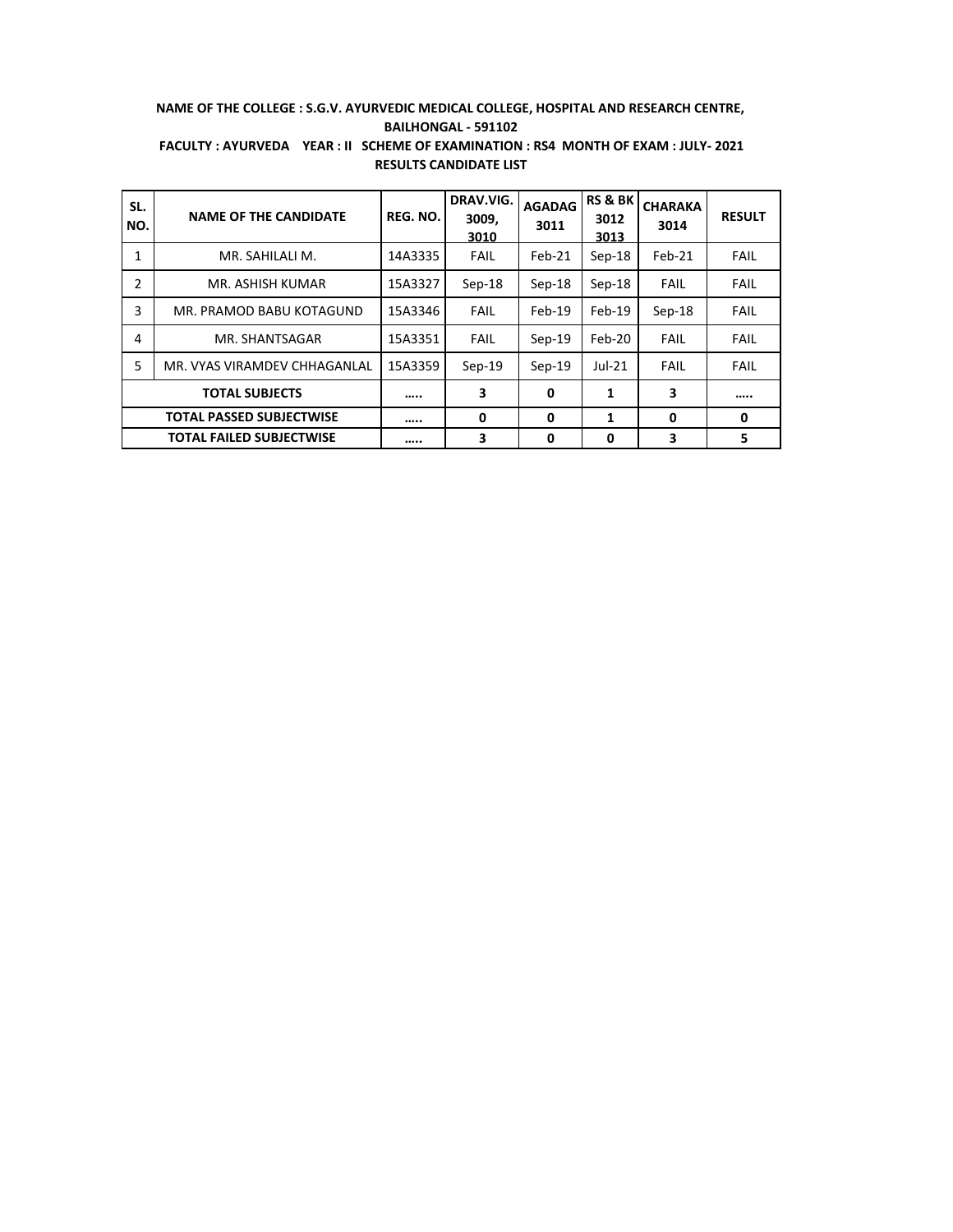#### **NAME OF THE COLLEGE : S.G.V. AYURVEDIC MEDICAL COLLEGE, HOSPITAL AND RESEARCH CENTRE, BAILHONGAL - 591102 FACULTY : AYURVEDA YEAR : III SCHEME OF EXAMINATION : RS4 MONTH OF EXAM : JULY- 2021 RESULTS CANDIDATE LIST**

| SL.<br>NO.     | <b>NAME OF THE</b><br><b>CANDIDATE</b> | REG. NO. | AGAD.<br>3038  | <b>SWR</b><br>3039,<br>3040                 | <b>PTSR</b><br>3041,<br>3042 | <b>BALAROGA</b><br>3043 | <b>CHARAK</b><br>3044 | <b>RESULT</b> |
|----------------|----------------------------------------|----------|----------------|---------------------------------------------|------------------------------|-------------------------|-----------------------|---------------|
| $\mathbf{1}$   | MISS. DAGWAR HARSHAL AJAY              | 17A3306  | $Jul-21$       | Feb-21                                      | Jul-21                       | $Jul-21$                | $Feb-21$              | <b>PASS</b>   |
| 2              | MISS. KADAM ANJALI KAILAS              | 17A3311  | $Jul-21$       | Feb-21                                      | Feb-21                       | Feb-21                  | Feb-21                | <b>PASS</b>   |
| 3              | MISS. KADAM KOMAL GANESH               | 17A3312  | $Jul-21$       | Feb-21                                      | Feb-21                       | $Feb-21$                | Feb-21                | <b>PASS</b>   |
| 4              | MISS. KADAM VAISHALI VISHWAS           | 17A3313  | $Jul-21$       | $Jul-21$                                    | $Feb-21$                     | $Feb-21$                | $Feb-21$              | <b>PASS</b>   |
| 5              | MISS. KM ANKITA BISWAS                 | 17A3318  | <b>FAIL</b>    | <b>FAIL</b>                                 | <b>FAIL</b>                  | <b>FAIL</b>             | $Jul-21$              | <b>FAIL</b>   |
| 6              | MISS. SEEMA SHIGIHALLI                 | 17A3326  | Jul-21         | Feb-21                                      | $Jul-21$                     | $Feb-21$                | $Feb-21$              | <b>PASS</b>   |
| $\overline{7}$ | MR. DESHMUKH SAURABH SANJAY            | 17A3333  | $Jul-21$       | Feb-21                                      | Feb-21                       | $Jul-21$                | $Feb-21$              | <b>PASS</b>   |
| 8              | MR. GHADGE SANDIP KALYANRAO            | 17A3337  | $Jul-21$       | Feb-21                                      | $Feb-21$                     | $Jul-21$                | $Jul-21$              | <b>PASS</b>   |
| 9              | MR. MAHANTESH ASHOK GOUDAR             | 17A3344  | $Jul-21$       | Feb-21                                      | Feb-21                       | $Feb-21$                | $Feb-21$              | <b>PASS</b>   |
| 10             | MR. MAHANTESH KOLI                     | 17A3345  | $Jul-21$       | Feb-21                                      | $Feb-21$                     | Feb-21                  | $Feb-21$              | <b>PASS</b>   |
| 11             | MR. RISHIKESH KANNAUJIYA               | 17A3351  | <b>FAIL</b>    | $Jul-21$                                    | $Jul-21$                     | Jul-21                  | $Jul-21$              | <b>FAIL</b>   |
| 12             | MR. SHINDE ADITYA JANARDHAN            | 17A3354  | <b>FAIL</b>    | $Jul-21$                                    | <b>FAIL</b>                  | Jul-21                  | Jul-21                | <b>FAIL</b>   |
| 13             | MR. SUKALKAR ASHWIN NANDKISHOR         | 17A3355  | <b>FAIL</b>    | $Jul-21$                                    | $Feb-21$                     | $Jul-21$                | $Feb-21$              | FAIL          |
| 14             | MR. THAKARE ROHIT SANTOSH              | 17A3357  | $Feb-21$       | Feb-21                                      | Feb-21                       | Jul-21                  | Feb-21                | <b>PASS</b>   |
| 15             | MR. THORAT SIDDHANT SANJAY             | 17A3359  | <b>FAIL</b>    | $Feb-21$                                    | Feb-21                       | $Feb-21$                | $Feb-21$              | <b>FAIL</b>   |
| 16             | MR. MADHAV SINGH                       | 16A3341  | <b>FAIL</b>    | $Jul-21$                                    | <b>FAIL</b>                  | Jul-21                  | $Jul-21$              | <b>FAIL</b>   |
| 17             | MR. MANEESH KUMAR                      | 16A3342  | <b>FAIL</b>    | <b>FAIL</b>                                 | <b>FAIL</b>                  | <b>FAIL</b>             | Jul-21                | FAIL          |
| 18             | MR. RAHUL                              | 16A3349  | Jul-21         | $Feb-21$                                    | Feb-21                       | $Feb-21$                | Feb-20                | PASS          |
|                | <b>TOTAL SUBJECTS</b>                  |          | 17             | $\overline{ }$<br>$\overline{7}$<br>10<br>6 |                              |                         |                       |               |
|                | <b>TOTAL PASSED SUBJECTWISE</b>        |          | 10             | 5                                           | 3                            | 8                       | 6                     | 11            |
|                | <b>TOTAL FAILED SUBJECTWISE</b>        |          | $\overline{ }$ | $\overline{2}$                              | 4                            | $\overline{2}$          | 0                     | 7             |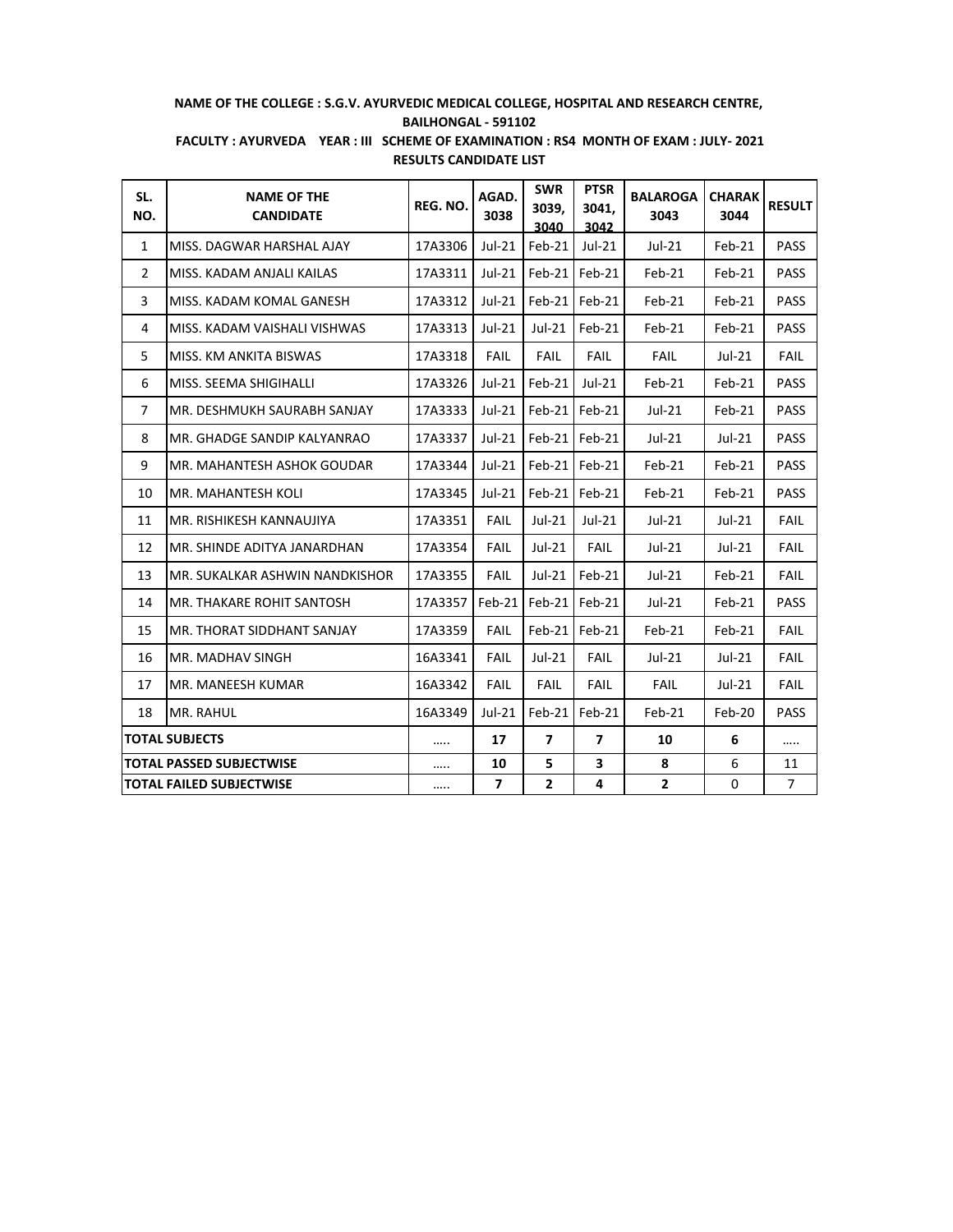#### **NAME OF THE COLLEGE : S.G.V. AYURVEDIC MEDICAL COLLEGE, HOSPITAL AND RESEARCH CENTRE, BAILHONGAL - 591102 FACULTY : AYURVEDA YEAR : III SCHEME OF EXAMINATION : RS4 MONTH OF EXAM : JULY- 2021**

**RESULTS CANDIDATE LIST**

| SL.<br>NO.                      | <b>NAME OF THE</b><br><b>CANDIDATE</b> | REG. NO.     | <b>ROGA VIG</b><br>& V.V.<br>3015<br>3016 | <b>SWASTHA</b><br><b>VRITTA</b><br>3017<br>3018 | <b>PTSR</b><br>3019<br>3020 | <b>BALA</b><br><b>ROGA</b><br>3021 | <b>CHARAKA</b><br><b>SAMHITA</b><br>3022 | <b>RESULT</b>  |
|---------------------------------|----------------------------------------|--------------|-------------------------------------------|-------------------------------------------------|-----------------------------|------------------------------------|------------------------------------------|----------------|
| $\mathbf{1}$                    | MR. ISRAR AHMED                        | 14A3324      | $Sep-19$                                  | $Sep-19$                                        | $Sep-19$                    | $Sep-19$                           | <b>FAIL</b>                              | <b>FAIL</b>    |
| $\mathcal{P}$                   | MR. AMARJEETSINGH G RAJPUT             | 15A3324      | $Sep-19$                                  | $Sep-19$                                        | Jul-21                      | $Sep-19$                           | Feb-20                                   | <b>PASS</b>    |
| 3                               | MR. ASHISH KUMAR                       | 15A3327      | <b>FAIL</b>                               | <b>FAIL</b>                                     | FAIL                        | <b>FAIL</b>                        | <b>FAIL</b>                              | <b>FAIL</b>    |
| 4                               | MR. DHARNE OMKAR SAMBAPPA              | 15A3332      | Feb-20                                    | $Feb-20$                                        | FAIL                        | <b>FAIL</b>                        | Feb-20                                   | <b>FAIL</b>    |
| 5                               | MR. HIMANSHU                           | 15A3333      | $Feb-21$                                  | $Feb-21$                                        | <b>FAIL</b>                 | $Sep-19$                           | Feb-20                                   | <b>FAIL</b>    |
| 6                               | MR. SHANTSAGAR                         | 15A3351      | FAIL                                      | FAIL                                            | FAIL                        | $Jul-21$                           | <b>FAIL</b>                              | <b>FAIL</b>    |
| $\overline{7}$                  | MR. SUNIL M HIREMATH                   | 15A3355      | Jul-21                                    | <b>FAIL</b>                                     | $Jul-21$                    | <b>FAIL</b>                        | <b>FAIL</b>                              | <b>FAIL</b>    |
| 8                               | MR. VYAS VIRAMDEV CHHAGANLAL           | 15A3359      | $Feb-20$                                  | $Feb-20$                                        | Jul-21                      | $Sep-19$                           | Feb-20                                   | <b>PASS</b>    |
|                                 | <b>TOTAL SUBJECTS</b>                  | 3            | 3                                         | $\overline{\mathbf{z}}$                         | 4                           | 4                                  |                                          |                |
| <b>TOTAL PASSED SUBJECTWISE</b> |                                        |              | 1                                         | 0                                               | 3                           | 1                                  | 0                                        | $\overline{2}$ |
|                                 | <b>TOTAL FAILED SUBJECTWISE</b>        | $\mathbf{2}$ | 3                                         | 4                                               | 3                           | 4                                  | 6                                        |                |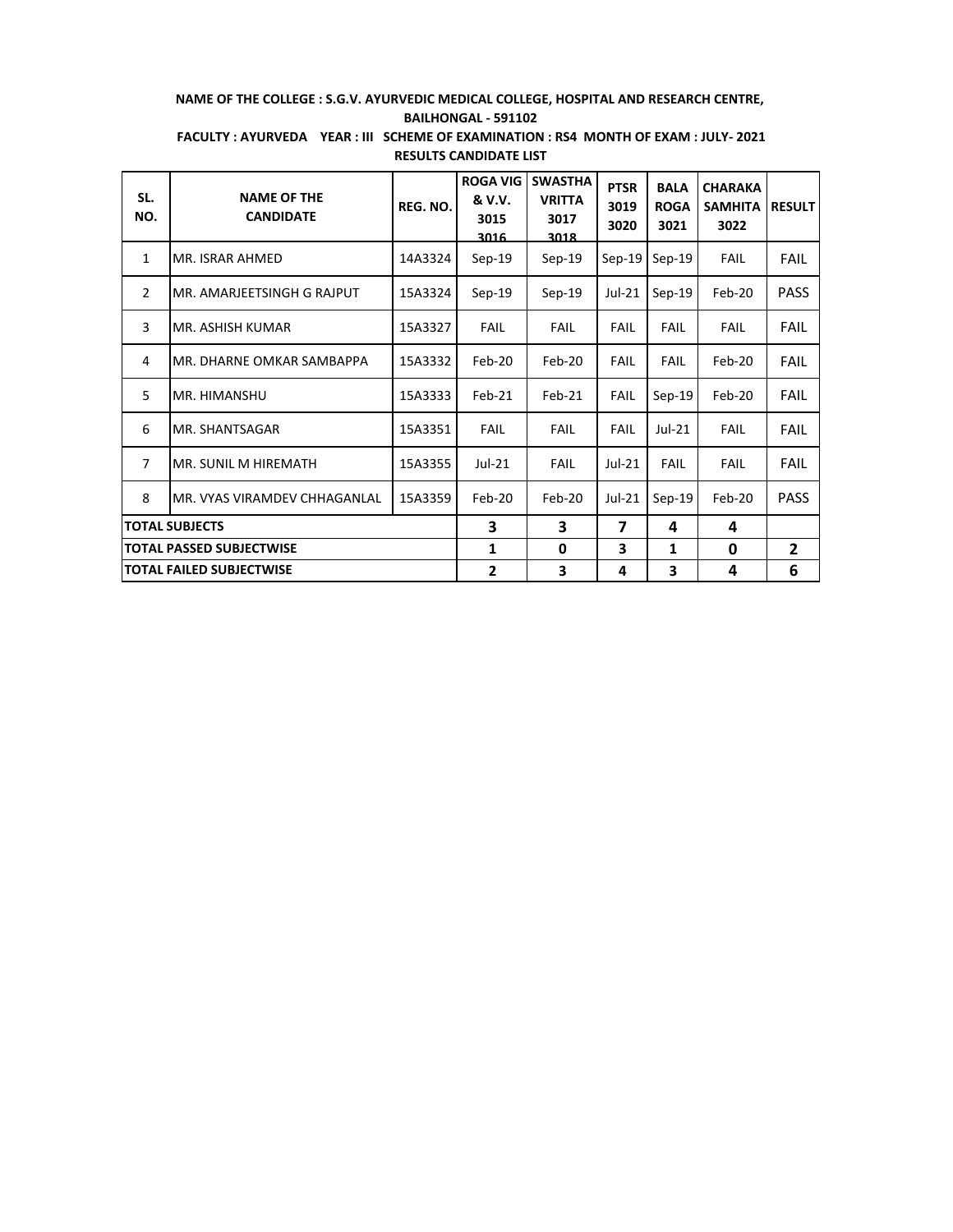#### **NAME OF THE COLLEGE : S.G.V. AYURVEDIC MEDICAL COLLEGE, HOSPITAL AND RESEARCH CENTRE, BAILHONGAL - 591102 FACULTY : AYURVEDA YEAR : IV SCHEME OF EXAMINATION : RS4 & RS5 MONTH OF EXAM : JULY- 2021**

**RESULTS CANDIDATE LIST** 

| SL.<br>NO. | <b>NAME OF THE CANDIDATE</b>                | REG. NO. | <b>KAYAC</b><br>HI<br><b>KITSA</b><br>3023,<br>3024 | <b>PANCH</b><br>Α<br><b>KARMA</b><br>3025 | <b>SHALYA</b><br><b>TANTRA</b><br>3026,<br>3027 | <b>SHALAKYA</b><br><b>TANTRA</b><br>3028,<br>3029 | <b>RES.ME</b><br>TH &<br>MEDI.S<br>TAT.<br>3030 | <b>MARK</b><br>S<br><b>OBTAI</b><br><b>NED</b> | <b>RESULT</b> | <b>CLASS</b>  |
|------------|---------------------------------------------|----------|-----------------------------------------------------|-------------------------------------------|-------------------------------------------------|---------------------------------------------------|-------------------------------------------------|------------------------------------------------|---------------|---------------|
| 1          | MR. AMAN VARMA                              | 14A3317  | $Jul-21$                                            | $Jul-21$                                  | FAIL                                            | Jul-21                                            | FAIL                                            |                                                | <b>FAIL</b>   |               |
| 2          | MR. GAUTAM MAHESHWARI                       | 14A3323  | Feb-20                                              | Feb-20                                    | Feb-20                                          | Jul-21                                            | Feb-20                                          | 763                                            | <b>PASS</b>   |               |
| 3          | MR. ISRAR AHMED                             | 14A3324  | Jul-21                                              | Jul-21                                    | Jul-21                                          | Jul-21                                            | Jul-21                                          | 720                                            | PASS          | SECOND        |
| 4          | MR. VYAS AJAYKUMAR<br><b>HARIRAMBHAI</b>    | 14A3340  | Jul-21                                              | FAIL                                      | Jul-21                                          | Jul-21                                            | FAIL                                            |                                                | FAIL          |               |
| 5          | MISS. PAVANA SHIRAHATTI                     | 15A3308  | Jul-21                                              | $Jul-21$                                  | Jul-21                                          | <b>FAIL</b>                                       | $Jul-21$                                        |                                                | <b>FAIL</b>   |               |
| 6          | MR. AMARJEETSINGH G RAJPUT                  | 15A3324  | Feb-20                                              | Oct-20                                    | FAIL                                            | Oct-20                                            | FAIL                                            |                                                | <b>FAIL</b>   |               |
| 7          | MR. ANKUSH KUMAR                            | 15A3325  | Feb-20                                              | $Jul-21$                                  | Oct-20                                          | Jul-21                                            | Oct-20                                          | 772                                            | PASS          |               |
| 8          | MR. ARSHAD CHAUHAN                          | 15A3326  | $Jul-21$                                            | $Jul-21$                                  | $Jul-21$                                        | Jul-21                                            | $Jul-21$                                        | 807                                            | PASS          | SECOND        |
| 9          | MR. DHARNE OMKAR SAMBAPPA                   | 15A3332  | $Jul-21$                                            | $Jul-21$                                  | FAIL                                            | <b>FAIL</b>                                       | Jul-21                                          | 706                                            | <b>FAIL</b>   |               |
| 10         | MR. HIMANSHU                                | 15A3333  | Feb-20                                              | Oct-20                                    | Oct-20                                          | Jul-21                                            | Oct-20                                          | 775                                            | PASS          |               |
| 11         | MR. NISHANT VISHWAKARMA                     | 15A3340  | Feb-20                                              | $Jul-21$                                  | $Oct-20$                                        | $Jul-21$                                          | Feb-20                                          | 797                                            | PASS          |               |
| 12         | MR. RAY KUMAR                               | 15A3348  | Jul-21                                              | Jul-21                                    | $Jul-21$                                        | $Jul-21$                                          | Jul-21                                          | 805                                            | PASS          | SECOND        |
| 13         | MISS. POORNIMA MALLIKARJUN<br><b>KAMBAR</b> | 16A3301  | Jul-21                                              | Jul-21                                    | Jul-21                                          | Jul-21                                            | Jul-21                                          | 879                                            | PASS          | <b>FIRST</b>  |
| 14         | MISS. BANGADI DESAI SNEHA                   | 16A3302  | Jul-21                                              | $Jul-21$                                  | Jul-21                                          | Jul-21                                            | Jul-21                                          | 863                                            | <b>PASS</b>   | <b>FIRST</b>  |
| 15         | MISS. BHUVANESHWARI                         | 16A3303  | Jul-21                                              | Jul-21                                    | Jul-21                                          | $Jul-21$                                          | Jul-21                                          | 892                                            | PASS          | FIRST         |
| 16         | MISS. BONDARE SHITAL GANESHRAO              | 16A3304  | Jul-21                                              | Jul-21                                    | Jul-21                                          | Jul-21                                            | Jul-21                                          | 827                                            | PASS          | <b>SECOND</b> |
| 17         | MISS. CHAITRA S                             | 16A3305  | Jul-21                                              | $Jul-21$                                  | Jul-21                                          | Jul-21                                            | Jul-21                                          | 898                                            | PASS          | <b>FIRST</b>  |
| 18         | MISS. CHANDRAKALA S KAMBALI                 | 16A3306  | Jul-21                                              | $Jul-21$                                  | $Jul-21$                                        | Jul-21                                            | Jul-21                                          | 954                                            | PASS          | <b>FIRST</b>  |
| 19         | MISS. CHOUDHAR MAYURI ANIL                  | 16A3307  | Jul-21                                              | $Jul-21$                                  | Jul-21                                          | Jul-21                                            | Jul-21                                          | 777                                            | <b>PASS</b>   | <b>SECOND</b> |
| 20         | MISS. GORE DIPTI RAKHAMAJI                  | 16A3308  | Jul-21                                              | Jul-21                                    | Jul-21                                          | Jul-21                                            | Jul-21                                          | 866                                            | PASS          | <b>FIRST</b>  |
| 21         | MISS. JAGTAP PRANITA SUBHASH                | 16A3309  | $Jul-21$                                            | $Jul-21$                                  | Jul-21                                          | $Jul-21$                                          | Jul-21                                          | 871                                            | PASS          | <b>FIRST</b>  |
| 22         | MISS. JAPE MAYURI MANIK                     | 16A3310  | Jul-21                                              | Jul-21                                    | Jul-21                                          | Jul-21                                            | Jul-21                                          | 916                                            | PASS          | <b>FIRST</b>  |
| 23         | MISS. JOSHI VISHAKHA BHARAT                 | 16A3311  | Jul-21                                              | $Jul-21$                                  | Jul-21                                          | Jul-21                                            | Jul-21                                          | 841                                            | PASS          | <b>FIRST</b>  |
| 24         | MISS. JYOTI SARVODE                         | 16A3312  | $Jul-21$                                            | $Jul-21$                                  | $Jul-21$                                        | $Jul-21$                                          | $Jul-21$                                        | 858                                            | PASS          | <b>FIRST</b>  |
| 25         | MISS. KHILE SHRADDHA DEVIDAS                | 16A3313  | $Jul-21$                                            | Jul-21                                    | Jul-21                                          | Jul-21                                            | Jul-21                                          | 811                                            | PASS          | SECOND        |
| 26         | MISS. KHUSPE DIPTI DATTATRAY                | 16A3314  | Jul-21                                              | $Jul-21$                                  | $Jul-21$                                        | Jul-21                                            | Jul-21                                          | 858                                            | PASS          | <b>FIRST</b>  |
| 27         | MISS. KIRKIRE MUGDHA MOHAN                  | 16A3315  | Jul-21                                              | Jul-21                                    | Jul-21                                          | $Jul-21$                                          | $Jul-21$                                        | 891                                            | PASS          | <b>FIRST</b>  |
| 28         | MISS. KM MAHIMA GUPTA                       | 16A3316  | $Jul-21$                                            | <b>FAIL</b>                               | $Jul-21$                                        | $Jul-21$                                          | $Jul-21$                                        | 756                                            | <b>FAIL</b>   |               |
| 29         | MISS. MADHURA K P                           | 16A3317  | $Jul-21$                                            | $Jul-21$                                  | $Jul-21$                                        | $Jul-21$                                          | $Jul-21$                                        | 903                                            | PASS          | <b>FIRST</b>  |
| 30         | MISS. MAJAGE TEJASHREE MAHESH               | 16A3318  | Jul-21                                              | $Jul-21$                                  | $Jul-21$                                        | $Jul-21$                                          | $Jul-21$                                        | 856                                            | PASS          | <b>FIRST</b>  |
|            | 31 MISS. NUR AKHTARA YESMIN                 | 16A3319  | $Jul-21$                                            | $Jul-21$                                  | $Jul-21$                                        | $Jul-21$                                          | $Jul-21$                                        | 861                                            | PASS          | <b>FIRST</b>  |
| 32         | MISS. PATIL MAMTA GURUNATH                  | 16A3320  | Jul-21                                              | Jul-21                                    | $Jul-21$                                        | Jul-21                                            | $Jul-21$                                        | 846                                            | <b>PASS</b>   | <b>FIRST</b>  |
| 33         | MISS. PAVITRA G JULPI                       | 16A3321  | $Jul-21$                                            | $Jul-21$                                  | $Jul-21$                                        | $Jul-21$                                          | $Jul-21$                                        | 832                                            | PASS          | <b>FIRST</b>  |
| 34         | MISS. PAYAL BHATI                           | 16A3322  | Jul-21                                              | $Jul-21$                                  | $Jul-21$                                        | $Jul-21$                                          | $Jul-21$                                        | 794                                            | PASS          | SECOND        |
| 35         | MISS. RASHMI PATIL                          | 16A3323  | Jul-21                                              | $Jul-21$                                  | Jul-21                                          | $Jul-21$                                          | $Jul-21$                                        | 840                                            | PASS          | <b>FIRST</b>  |
|            | 36 MISS. RIYA DIXIT                         | 16A3324  | $Jul-21$                                            | $Jul-21$                                  | Jul-21                                          | Jul-21                                            | $Jul-21$                                        | 805                                            | PASS          | <b>SECOND</b> |
| 37         | <b>MISS. RUKHSAR</b>                        | 16A3325  | Jul-21                                              | <b>FAIL</b>                               | <b>FAIL</b>                                     | Jul-21                                            | <b>FAIL</b>                                     |                                                | <b>FAIL</b>   |               |
| 38         | MISS. SHEETAL KUDLANNAVAR                   | 16A3326  | Jul-21                                              | $Jul-21$                                  | $Jul-21$                                        | $Jul-21$                                          | $Jul-21$                                        | 842                                            | PASS          | <b>FIRST</b>  |
| 39         | MISS. SHINDE ARUNDHATI                      | 16A3327  | Jul-21                                              | $Jul-21$                                  | Jul-21                                          | $Jul-21$                                          | $Jul-21$                                        | 921                                            | <b>PASS</b>   | <b>FIRST</b>  |
| 40         | MISS. VAISHALI V ALMELKAR                   | 16A3329  | Jul-21                                              | $Jul-21$                                  | Jul-21                                          | $Jul-21$                                          | $Jul-21$                                        | 879                                            | PASS          | <b>FIRST</b>  |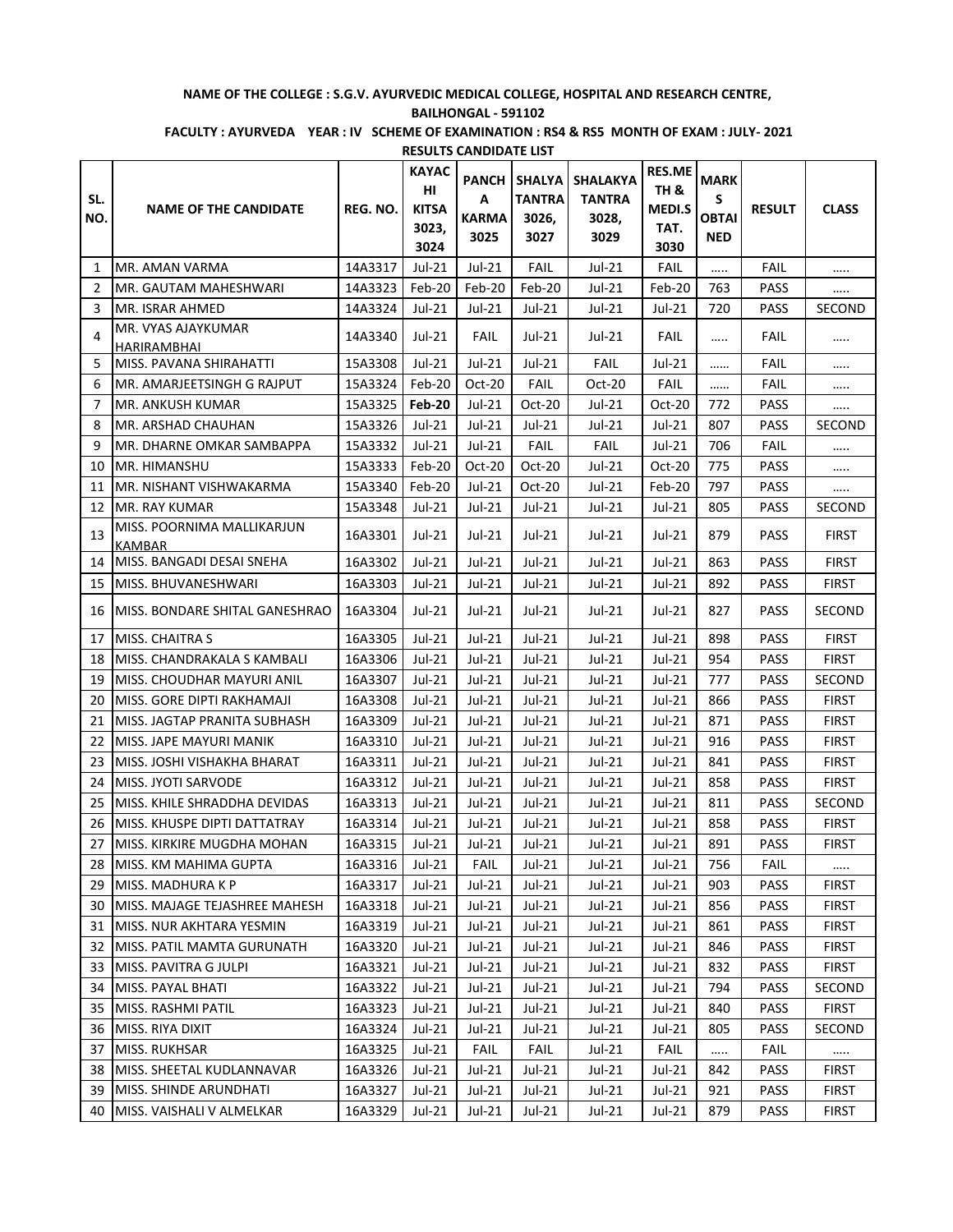| SL.<br>NO.                      | <b>NAME OF THE CANDIDATE</b>           | REG. NO. | <b>KAYAC</b><br>ΗI<br><b>KITSA</b><br>3023,<br>3024 | A<br><b>KARMA</b><br>3025 | <b>PANCH   SHALYA  </b><br><b>TANTRA</b><br>3026,<br>3027 | <b>SHALAKYA</b><br><b>TANTRA</b><br>3028,<br>3029 | <b>RES.ME</b><br>TH &<br><b>MEDI.S</b><br>TAT.<br>3030 | <b>MARK</b><br>S<br><b>OBTAI</b><br><b>NED</b> | <b>RESULT</b> | <b>CLASS</b>  |
|---------------------------------|----------------------------------------|----------|-----------------------------------------------------|---------------------------|-----------------------------------------------------------|---------------------------------------------------|--------------------------------------------------------|------------------------------------------------|---------------|---------------|
| 41                              | IMR. ANDHALKAR SHUBHAM                 | 16A3331  | Jul-21                                              | $Jul-21$                  | Jul-21                                                    | FAIL                                              | $Jul-21$                                               |                                                | FAIL          |               |
| 42                              | MR. CHANGAN SOURABH AJIT               | 16A3332  | Jul-21                                              | $Jul-21$                  | Jul-21                                                    | $Jul-21$                                          | $Jul-21$                                               | 807                                            | PASS          | <b>SECOND</b> |
| 43                              | MR. DANISH ANSARI                      | 16A3333  | <b>FAIL</b>                                         | $Jul-21$                  | FAIL                                                      | <b>FAIL</b>                                       | FAIL                                                   |                                                | <b>FAIL</b>   |               |
| 44                              | MR. HARI SHANKAR                       | 16A3334  | Jul-21                                              | Jul-21                    | Jul-21                                                    | Jul-21                                            | Jul-21                                                 | 735                                            | <b>PASS</b>   | SECOND        |
| 45                              | MR. HRUSHIKESH GURAV                   | 16A3335  | $Jul-21$                                            | $Jul-21$                  | $Jul-21$                                                  | $Jul-21$                                          | $Jul-21$                                               | 807                                            | <b>PASS</b>   | <b>SECOND</b> |
| 46                              | MR. JADHAV SHUBHAM VILAS               | 16A3336  | Jul-21                                              | Jul-21                    | Jul-21                                                    | Jul-21                                            | Jul-21                                                 | 798                                            | <b>PASS</b>   | <b>SECOND</b> |
| 47                              | MR. JADHAV SURAJ SUNIL                 | 16A3337  | Jul-21                                              | $Jul-21$                  | Jul-21                                                    | Jul-21                                            | $Jul-21$                                               | 888                                            | PASS          | <b>FIRST</b>  |
| 48                              | MR. JADHAV TEJAS TUKARAM               | 16A3338  | $Jul-21$                                            | $Jul-21$                  | FAIL                                                      | $Jul-21$                                          | $Jul-21$                                               |                                                | FAIL          |               |
| 49                              | MR. KADAM PRANAV PRASHANT              | 16A3339  | Jul-21                                              | Jul-21                    | Jul-21                                                    | $Jul-21$                                          | Jul-21                                                 | 802                                            | <b>PASS</b>   | SECOND        |
| 50                              | MR. KHADE VIVEK HANMANT                | 16A3340  | $Jul-21$                                            | Jul-21                    | Jul-21                                                    | $Jul-21$                                          | $Jul-21$                                               | 955                                            | PASS          | <b>FIRST</b>  |
| 51                              | MR. MANISH KUMAR                       | 16A3343  | Jul-21                                              | <b>FAIL</b>               | $Jul-21$                                                  | Jul-21                                            | <b>FAIL</b>                                            |                                                | FAIL          |               |
| 52                              | MR. MANJUNATH H.                       | 16A3344  | Jul-21                                              | $Jul-21$                  | Jul-21                                                    | Jul-21                                            | Jul-21                                                 | 801                                            | <b>PASS</b>   | SECOND        |
| 53                              | <b>MR. MUNSHRIF</b>                    | 16A3345  | Jul-21                                              | Jul-21                    | Jul-21                                                    | Jul-21                                            | Jul-21                                                 | 764                                            | PASS          | <b>SECOND</b> |
| 54                              | MR. MURTI KARANBABU                    | 16A3346  | <b>FAIL</b>                                         | <b>FAIL</b>               | <b>FAIL</b>                                               | <b>FAIL</b>                                       | <b>FAIL</b>                                            |                                                | <b>FAIL</b>   |               |
| 55                              | MR. NADEEM ALI                         | 16A3347  | Jul-21                                              | Jul-21                    | Jul-21                                                    | Jul-21                                            | Jul-21                                                 | 820                                            | <b>PASS</b>   | SECOND        |
| 56                              | MR. PATIL ANIKET GOVIND                | 16A3348  | Jul-21                                              | $Jul-21$                  | Jul-21                                                    | FAIL                                              | $Jul-21$                                               | $\cdots$                                       | FAIL          |               |
| 57                              | MR. RAHUL                              | 16A3349  | Jul-21                                              | $Jul-21$                  | $Jul-21$                                                  | FAIL                                              | $Jul-21$                                               | $\cdots$                                       | FAIL          |               |
| 58                              | MR. RAMAKRISHNA                        | 16A3350  | Jul-21                                              | Jul-21                    | $Jul-21$                                                  | $Jul-21$                                          | Jul-21                                                 | 900                                            | PASS          | <b>FIRST</b>  |
| 59                              | MR. RISHIKESH                          | 16A3351  | Jul-21                                              | $Jul-21$                  | Jul-21                                                    | Jul-21                                            | $Jul-21$                                               | 800                                            | <b>PASS</b>   | SECOND        |
| 60                              | MR. RUPNAWAR SHUBHAM                   | 16A3352  | Jul-21                                              | Jul-21                    | Jul-21                                                    | Jul-21                                            | $Jul-21$                                               | 835                                            | <b>PASS</b>   | <b>FIRST</b>  |
| 61                              | MR. SHAHBAZ                            | 16A3354  | Jul-21                                              | Jul-21                    | Jul-21                                                    | $Jul-21$                                          | $Jul-21$                                               | 802                                            | <b>PASS</b>   | <b>SECOND</b> |
| 62                              | MR. SHARANREDDY                        | 16A3355  | Jul-21                                              | $Jul-21$                  | $Jul-21$                                                  | $Jul-21$                                          | $Jul-21$                                               | 855                                            | <b>PASS</b>   | <b>FIRST</b>  |
| 63                              | MR. SIDDIQUE REHAN AHMED BAKAR 16A3356 |          | Jul-21                                              | Jul-21                    | Jul-21                                                    | Jul-21                                            | Jul-21                                                 | 938                                            | <b>PASS</b>   | <b>FIRST</b>  |
| 64                              | MR. SURESH BISHNOI                     | 16A3357  | Jul-21                                              | $Jul-21$                  | Jul-21                                                    | Jul-21                                            | $Jul-21$                                               | 760                                            | <b>PASS</b>   | SECOND        |
| 65                              | MR. VIKASH GARG                        | 16A3358  | Jul-21                                              | Jul-21                    | Jul-21                                                    | Jul-21                                            | $Jul-21$                                               | 754                                            | <b>PASS</b>   | SECOND        |
| 66                              | MR. YOGESH KUMAR                       | 16A3359  | $Jul-21$                                            | $Jul-21$                  | $Jul-21$                                                  | $Jul-21$                                          | $Jul-21$                                               | 842                                            | PASS          | <b>FIRST</b>  |
| 67                              | MR. ZAGADE ADITYA DEVIDAS              | 16A3360  | Jul-21                                              | $Jul-21$                  | Jul-21                                                    | Jul-21                                            | $Jul-21$                                               | 782                                            | PASS          | <b>SECOND</b> |
| <b>TOTAL SUBJECTS</b>           |                                        |          | 62                                                  | 64                        | 63                                                        | 66                                                | 63                                                     | $\cdots$                                       |               |               |
| <b>TOTAL PASSED SUBJECTWISE</b> |                                        |          | 60                                                  | 59                        | 56                                                        | 61                                                | 56                                                     |                                                | 53            |               |
| <b>TOTAL FAILED SUBJECTWISE</b> |                                        |          | 2                                                   | 5                         | $\overline{\phantom{a}}$                                  | 5                                                 | $\overline{7}$                                         |                                                | 14            |               |
| <b>TOTAL PASSED</b>             |                                        |          |                                                     |                           |                                                           |                                                   |                                                        |                                                |               |               |
| <b>TOTAL FAILED</b>             |                                        |          |                                                     |                           |                                                           |                                                   |                                                        |                                                |               |               |
| <b>TOTAL FIRST CLASS</b>        |                                        |          |                                                     |                           |                                                           |                                                   |                                                        |                                                |               | 28            |
|                                 | <b>TOTAL SECOND CLASS</b>              |          |                                                     |                           |                                                           |                                                   |                                                        |                                                |               | 21            |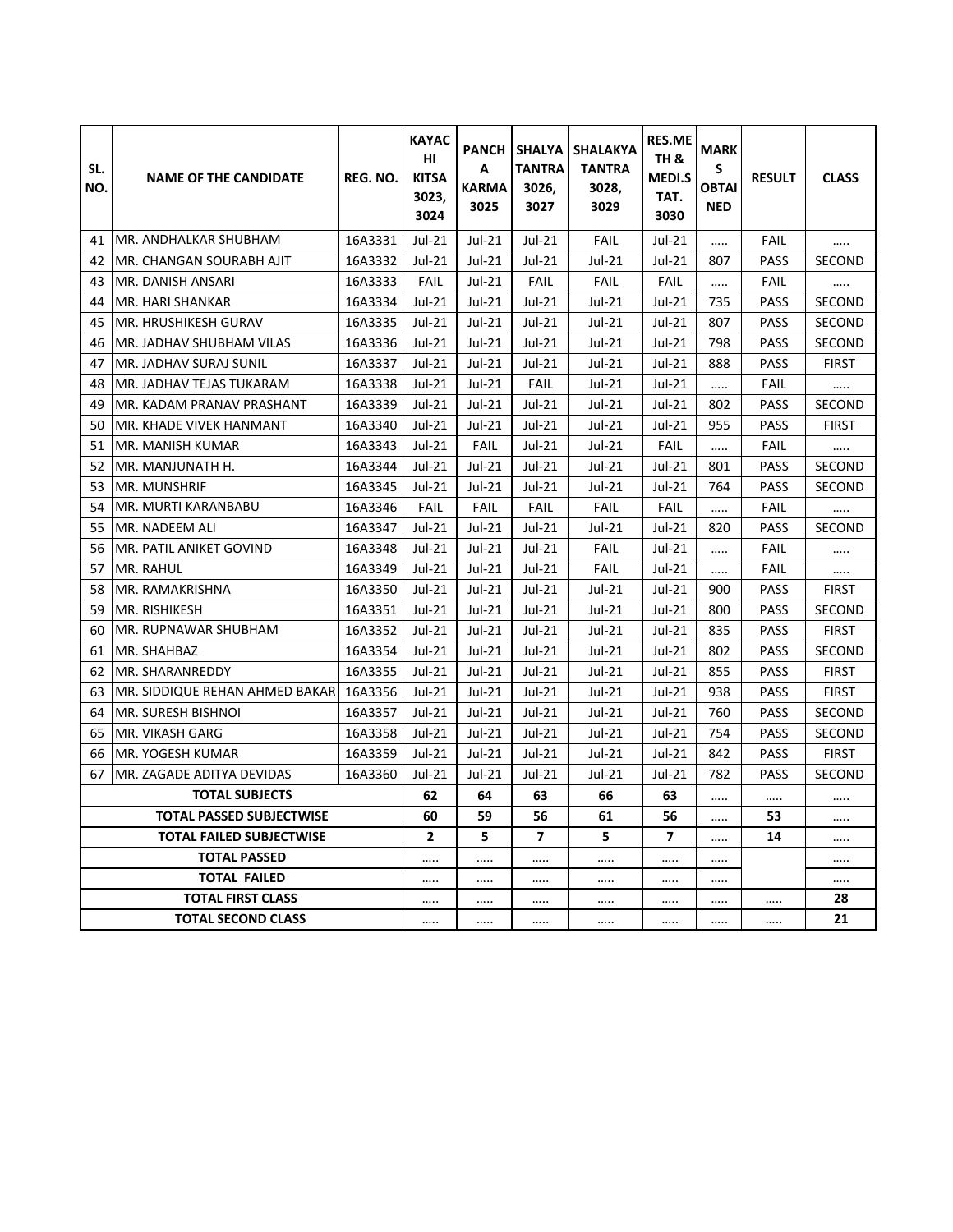## A226 - SGV AYURVEDIC MEDICAL COLLEGE, BELGAUM,

| Date: 26/07/2019                                                                                                                                                    | Page 1 Of 1 |
|---------------------------------------------------------------------------------------------------------------------------------------------------------------------|-------------|
| THE PROVISIONAL RESULT OF BAMS4A - I PROFESSIONAL BAMS(RS4) HELD IN FEBRUARY-2019<br>THE CANDIDATES WITH THE FOLLOWING REGISTRATION NUMBERS ARE DECLARED SUCCESSFUL |             |
|                                                                                                                                                                     |             |
| DISTINCTION CLASS                                                                                                                                                   |             |
|                                                                                                                                                                     |             |
|                                                                                                                                                                     |             |
| Total Strength 0                                                                                                                                                    |             |
|                                                                                                                                                                     |             |
| FIRST CLASS                                                                                                                                                         |             |
|                                                                                                                                                                     |             |
|                                                                                                                                                                     |             |
| Total Strength 0                                                                                                                                                    |             |
|                                                                                                                                                                     |             |
|                                                                                                                                                                     |             |
| SECOND CLASS                                                                                                                                                        |             |
|                                                                                                                                                                     |             |
|                                                                                                                                                                     |             |
| Total Strength 0                                                                                                                                                    |             |
|                                                                                                                                                                     |             |
| PASS CLASS                                                                                                                                                          |             |
|                                                                                                                                                                     |             |
| 14A3324 15A3324 15A3354 15A3359                                                                                                                                     |             |
|                                                                                                                                                                     |             |
|                                                                                                                                                                     |             |
| Total Strength 4                                                                                                                                                    |             |
|                                                                                                                                                                     |             |
| FAIL                                                                                                                                                                |             |
|                                                                                                                                                                     |             |
| 14A3317 14A3335 14A3340 15A3303 15A3308 15A3327 15A3332                                                                                                             | 15A3337     |
| 15A3351 15A3355<br>15A3346<br>15A3360                                                                                                                               |             |
|                                                                                                                                                                     |             |

Total Strength 12

VESTED **PRINCIPAL** 

saww samsthe's **G.V.** Ayurvedic Medical College Hospital & Research Center, BAILHONGAL-591102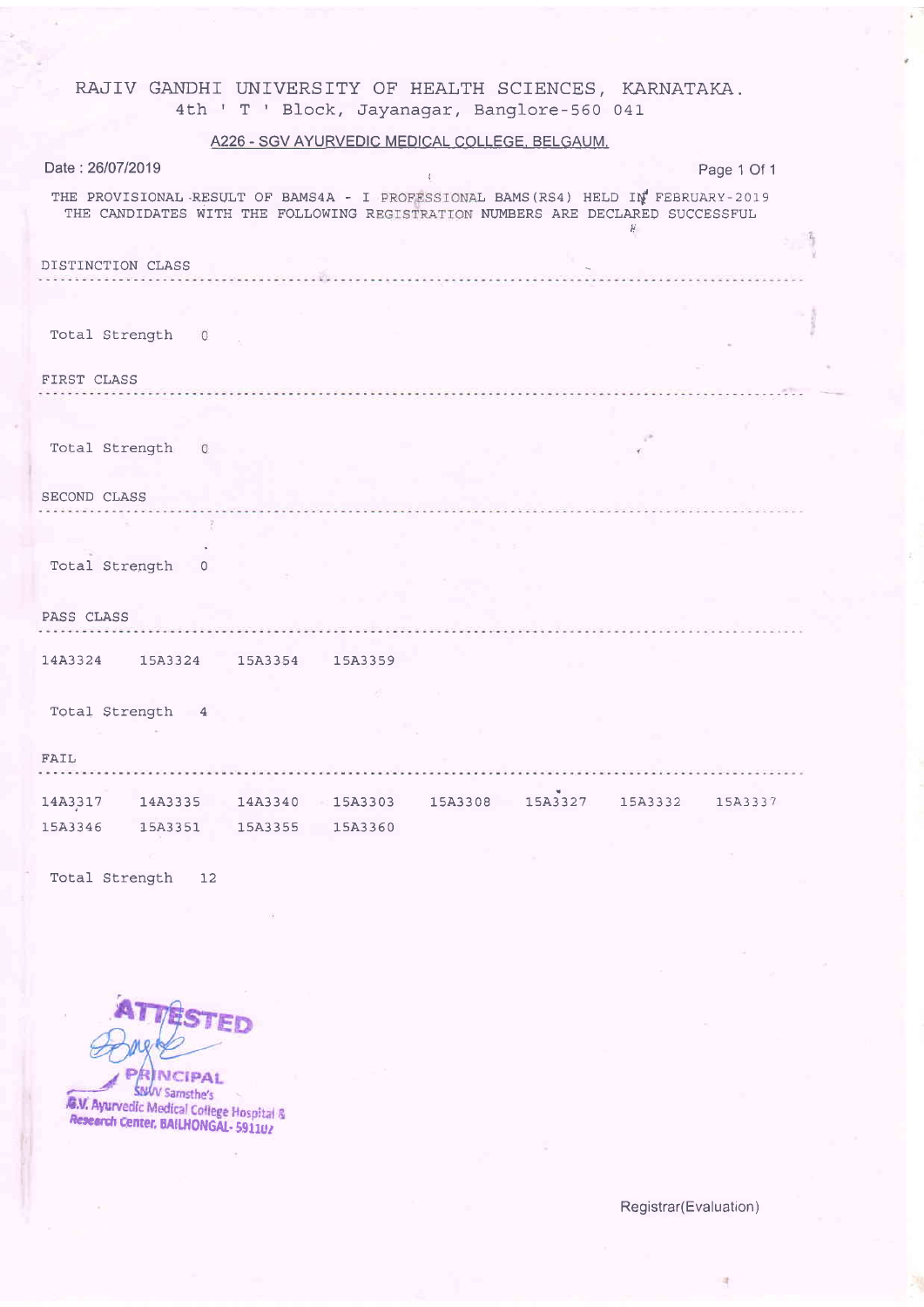A226 - SGV AYURVEDIC MEDICAL COLLEGE, BELGAUM.

| Date: 26/07/2019   |                                                                                                                                                                      |                    |                    |                    |                    |                    | Page 1 Of 1        |
|--------------------|----------------------------------------------------------------------------------------------------------------------------------------------------------------------|--------------------|--------------------|--------------------|--------------------|--------------------|--------------------|
|                    | THE PROVISIONAL RESULT OF BAMS5A - I PROFESSIONAL BAMS (RS5) HELD IN FEBRUARY-2019<br>THE CANDIDATES WITH THE FOLLOWING REGISTRATION NUMBERS ARE DECLARED SUCCESSFUL |                    |                    |                    |                    |                    |                    |
| DISTINCTION CLASS  |                                                                                                                                                                      |                    |                    |                    |                    |                    |                    |
|                    |                                                                                                                                                                      |                    |                    |                    |                    |                    |                    |
| Total Strength     | $\circ$                                                                                                                                                              |                    |                    |                    |                    |                    |                    |
| FIRST CLASS        |                                                                                                                                                                      |                    |                    |                    |                    |                    |                    |
|                    |                                                                                                                                                                      |                    |                    |                    |                    |                    |                    |
| Total Strength 0   |                                                                                                                                                                      |                    |                    |                    |                    |                    |                    |
|                    |                                                                                                                                                                      |                    |                    |                    |                    |                    |                    |
| SECOND CLASS       |                                                                                                                                                                      |                    |                    |                    |                    |                    |                    |
|                    |                                                                                                                                                                      |                    |                    |                    |                    |                    |                    |
| Total Strength     | 0                                                                                                                                                                    |                    |                    |                    |                    |                    |                    |
| PASS CLASS         |                                                                                                                                                                      |                    |                    |                    |                    |                    |                    |
| 16A3316            | 16A3325                                                                                                                                                              | 16A3333            | 16A3343            | 16A3344            | 16A3348            | 17A3305            | 17A3309            |
| 17A3310            | 17A3316                                                                                                                                                              | 17A3317            | 17A3320            | 17A3328            | 17A3330            | 17A3332            | 17A3335            |
| 17A3338            | 17A3340 17A3341 17A3344                                                                                                                                              |                    |                    | 17A3345            | 17A3346            | 17A3348            | 17A3357            |
| 17A3359            |                                                                                                                                                                      |                    |                    |                    |                    |                    |                    |
| Total Strength     | 25                                                                                                                                                                   |                    |                    |                    |                    |                    |                    |
|                    |                                                                                                                                                                      |                    |                    |                    |                    |                    |                    |
| FAIL               |                                                                                                                                                                      |                    |                    |                    |                    |                    |                    |
|                    |                                                                                                                                                                      |                    |                    |                    |                    |                    |                    |
| 16A3330<br>17A3312 | 16A3341<br>17A3313                                                                                                                                                   | 16A3342<br>17A3318 | 16A3346<br>17A3322 | 16A3349<br>17A3326 | 16A3353<br>17A3333 | 17A3306<br>17A3337 | 17A3311<br>17A3339 |
| 17A3349            | 17A3351                                                                                                                                                              | 17A3353            | 17A3354            | 17A3355            | 17A3356            | 17A3360            |                    |
|                    |                                                                                                                                                                      |                    |                    |                    |                    |                    | Sir.               |
| Total Strength     | 23                                                                                                                                                                   |                    |                    |                    |                    |                    |                    |

**ATTESTED** PRINCIPAL

**C.V. Ayurvedic Medical College Hospital & Research Center. BAILHONGAL-591102** 

Registrar(Evaluation)

子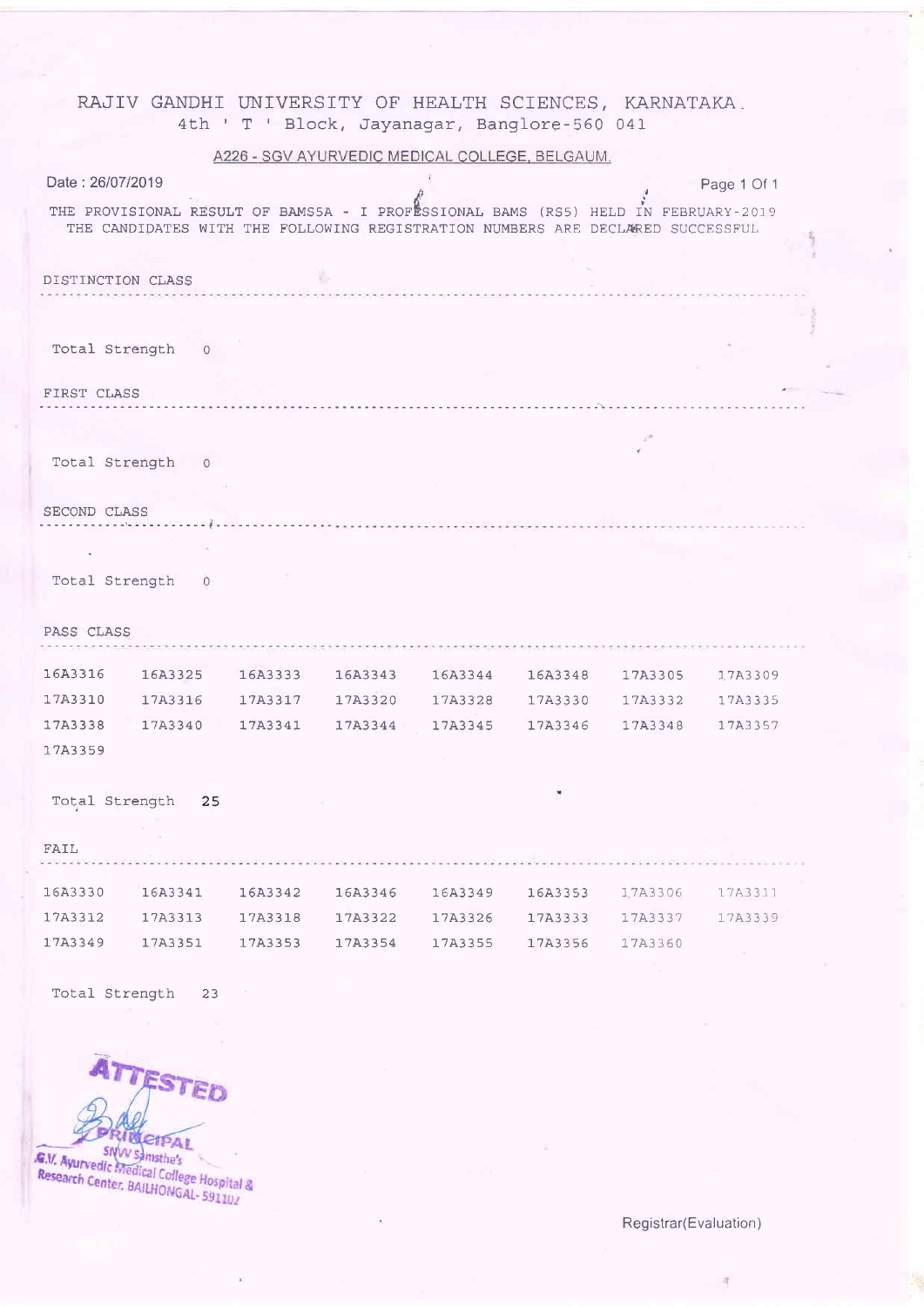#### A226 - SGV AYURVEDIC MEDICAL COLLEGE, BELGAUM.

| Date: 26/07/2019                                                                                                                                                      |   |  | Page 1 Of 1 |
|-----------------------------------------------------------------------------------------------------------------------------------------------------------------------|---|--|-------------|
| THE PROVISIONAL RESULT OF BAMS4B - II PROPESSIONAL BAMS (RS4) HELD IN FEBRUARY-2019<br>THE CANDIDATES WITH THE FOLLOWING REGISTRATION NUMBERS ARE DECLARED SUCCESSFUL |   |  |             |
| DISTINCTION CLASS                                                                                                                                                     | ÷ |  |             |
|                                                                                                                                                                       |   |  |             |
|                                                                                                                                                                       |   |  |             |
| Total Strength 0                                                                                                                                                      |   |  |             |
| FIRST CLASS                                                                                                                                                           |   |  |             |
|                                                                                                                                                                       |   |  |             |
| Total Strength 0                                                                                                                                                      |   |  |             |
|                                                                                                                                                                       |   |  |             |
| SECOND CLASS                                                                                                                                                          |   |  |             |
|                                                                                                                                                                       |   |  |             |
| Total Strength 0                                                                                                                                                      |   |  |             |
| PASS CLASS                                                                                                                                                            |   |  |             |
|                                                                                                                                                                       |   |  |             |
| 14A3304 14A3321 14A3340 15A3316 15A3324 15A3329 15A3333 15A3356                                                                                                       |   |  |             |
| Total Strength 8                                                                                                                                                      |   |  |             |
|                                                                                                                                                                       |   |  |             |
| FAIL                                                                                                                                                                  |   |  |             |
| 14A3317 14A3323 14A3335 15A3303 15A3327 15A3332 15A3337 15A3346                                                                                                       |   |  |             |

Total Strength 13

15A3351 15A3354 15A3355 15A3359 15A3360

**ATTESTED IPAL** 

SNVNSamsthe's<br>C.V. Ayurvedic Medical College Hospital &<br>Research Center, BAILHONGAL-591102

Registrar(Evaluation)

 $\frac{1}{2}$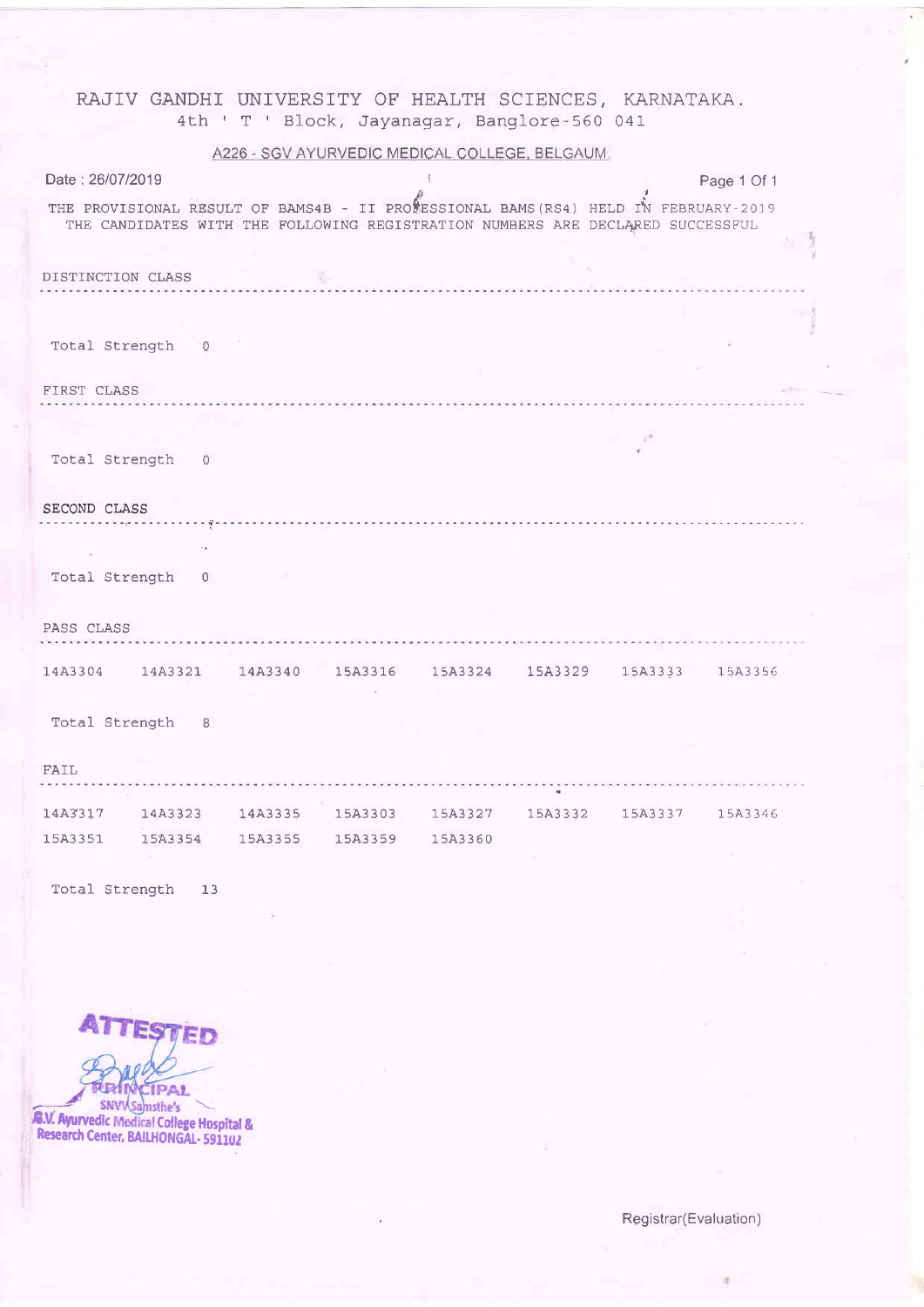|             |                   |                         |                                 | A226 - SGV AYURVEDIC MEDICAL COLLEGE, BELGAUM.                                          |                 |             |
|-------------|-------------------|-------------------------|---------------------------------|-----------------------------------------------------------------------------------------|-----------------|-------------|
|             | Date: 26/07/2019  |                         |                                 |                                                                                         |                 | Page 1 Of 1 |
|             |                   |                         |                                 | THE PROVISIONAL RESULT OF BAMS5B - (1 PROFESSIONAL BAMS (RS5); HELD IN<br>FEBRUARY-2019 |                 |             |
|             |                   |                         |                                 |                                                                                         |                 |             |
|             | DISTINCTION CLASS |                         | $\sim$                          |                                                                                         |                 |             |
|             |                   |                         |                                 |                                                                                         |                 |             |
|             | Total Strength 0  |                         |                                 |                                                                                         |                 |             |
| FIRST CLASS |                   |                         |                                 |                                                                                         |                 |             |
|             |                   |                         |                                 |                                                                                         |                 |             |
|             | Total Strength 0  |                         |                                 |                                                                                         |                 |             |
|             | SECOND CLASS      |                         |                                 |                                                                                         |                 |             |
|             |                   |                         |                                 |                                                                                         |                 |             |
|             | Total Strength 0  |                         |                                 |                                                                                         |                 |             |
| PASS CLASS  |                   |                         |                                 |                                                                                         |                 |             |
|             |                   |                         | 16A3320 16A3331 16A3345 16A3354 |                                                                                         |                 |             |
|             | Total Strength 4  |                         |                                 |                                                                                         |                 |             |
|             |                   |                         |                                 |                                                                                         |                 |             |
| FAIL        |                   |                         |                                 |                                                                                         |                 |             |
|             |                   |                         |                                 | 16A3316 16A3325 16A3330 16A3333 16A3341 16A3342 16A3343 16A3344                         |                 |             |
|             |                   | 16A3346 16A3348 16A3349 |                                 | 16A3351 16A3353                                                                         | 16A3357 16A3358 |             |
|             |                   |                         |                                 |                                                                                         |                 |             |

Total Strength 15

ESTED

**PRINCIPAL** G.V. Ayurvedic Medical College Hospital &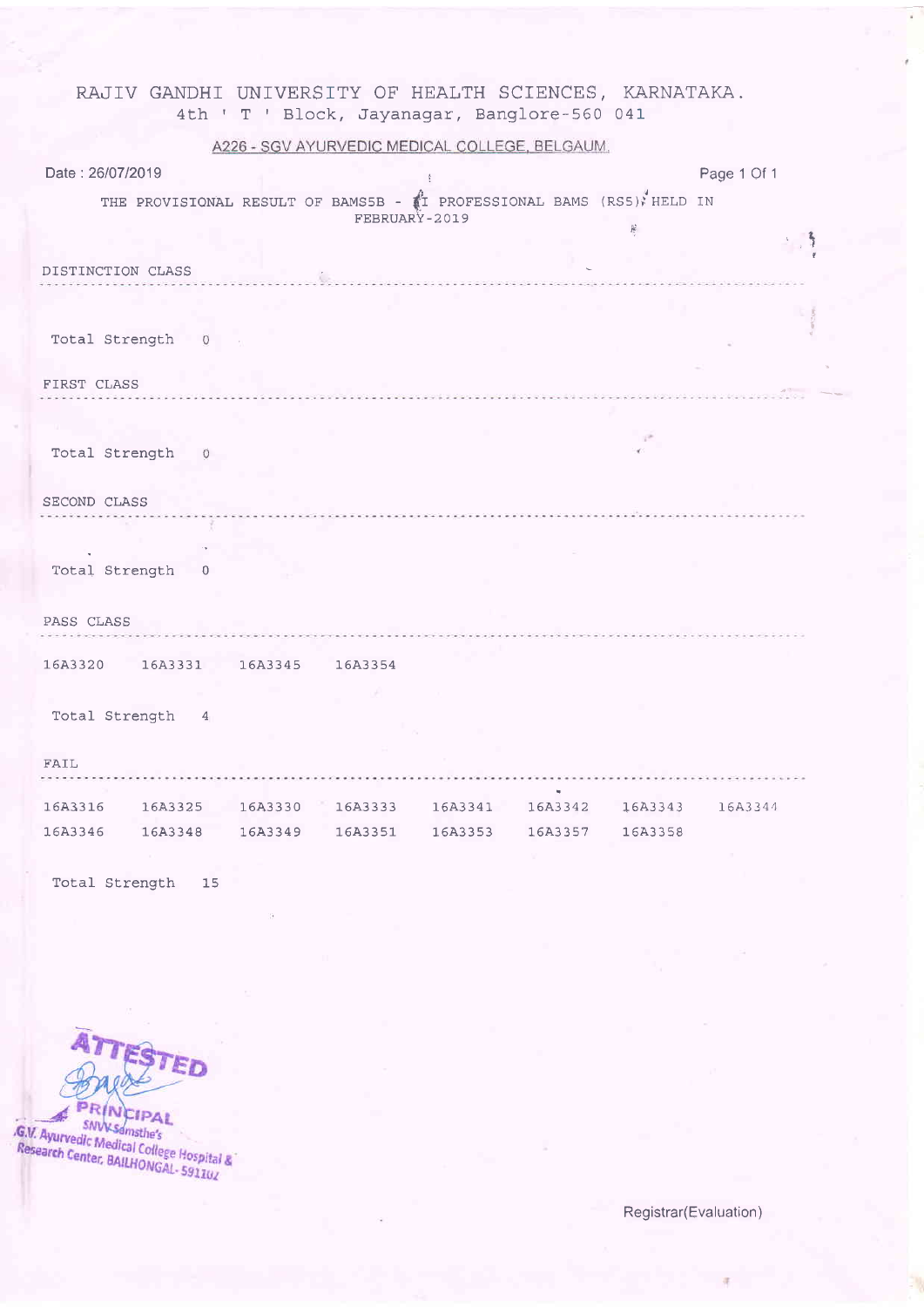A226 - SGV AYURVEDIC MEDICAL COLLEGE, BELGAUM.

| Date: 26/07/2019                                                               |   |               |  | Page 1 Of 1 |
|--------------------------------------------------------------------------------|---|---------------|--|-------------|
| THE PROVISIONAL RESULT OF BAMS4C - $\oint I$ I PROFESSIONAL BAMS(RS4), HELD IN |   |               |  |             |
|                                                                                |   | FEBRUARY-2019 |  | 人事          |
| DISTINCTION CLASS                                                              | . |               |  |             |
|                                                                                |   |               |  |             |
|                                                                                |   |               |  |             |
| Total Strength 0 .                                                             |   |               |  |             |
|                                                                                |   |               |  |             |
| FIRST CLASS                                                                    |   |               |  |             |
|                                                                                |   |               |  |             |
| Total Strength 0                                                               |   |               |  |             |
|                                                                                |   |               |  |             |
| SECOND CLASS                                                                   |   |               |  |             |
|                                                                                |   |               |  |             |
| 15A3307 15A3311, 15A3317                                                       |   |               |  |             |
|                                                                                |   |               |  |             |
| Total Strength 3                                                               |   |               |  |             |
|                                                                                |   |               |  |             |
| PASS CLASS                                                                     |   |               |  |             |
| 13A3304 14A3319 14A3320 14A3323 15A3316 15A3320 15A3323 15A3331                |   |               |  |             |
| 15A3335 15A3336 15A3343 15A3344 15A3345 15A3352 15A3356 15A3358                |   |               |  |             |
|                                                                                |   |               |  |             |
|                                                                                |   |               |  |             |
| Total Strength 16                                                              |   |               |  |             |
| FAIL                                                                           |   |               |  |             |
|                                                                                |   |               |  |             |
| 13A3311 13A3317 14A3304 14A3321 15A3319 15A3325 15A3326 15A3329                |   |               |  |             |
| 15A3333 15A3340 15A3341 15A3342 15A3348                                        |   |               |  |             |
|                                                                                |   |               |  |             |
| Total Strength 13                                                              |   |               |  |             |

**ED** 

**RINCIPAL SNVV Samsthe's G.V. Ayurvedic Medical College Hospital &**<br>Research Center, BAILHONGAL-591102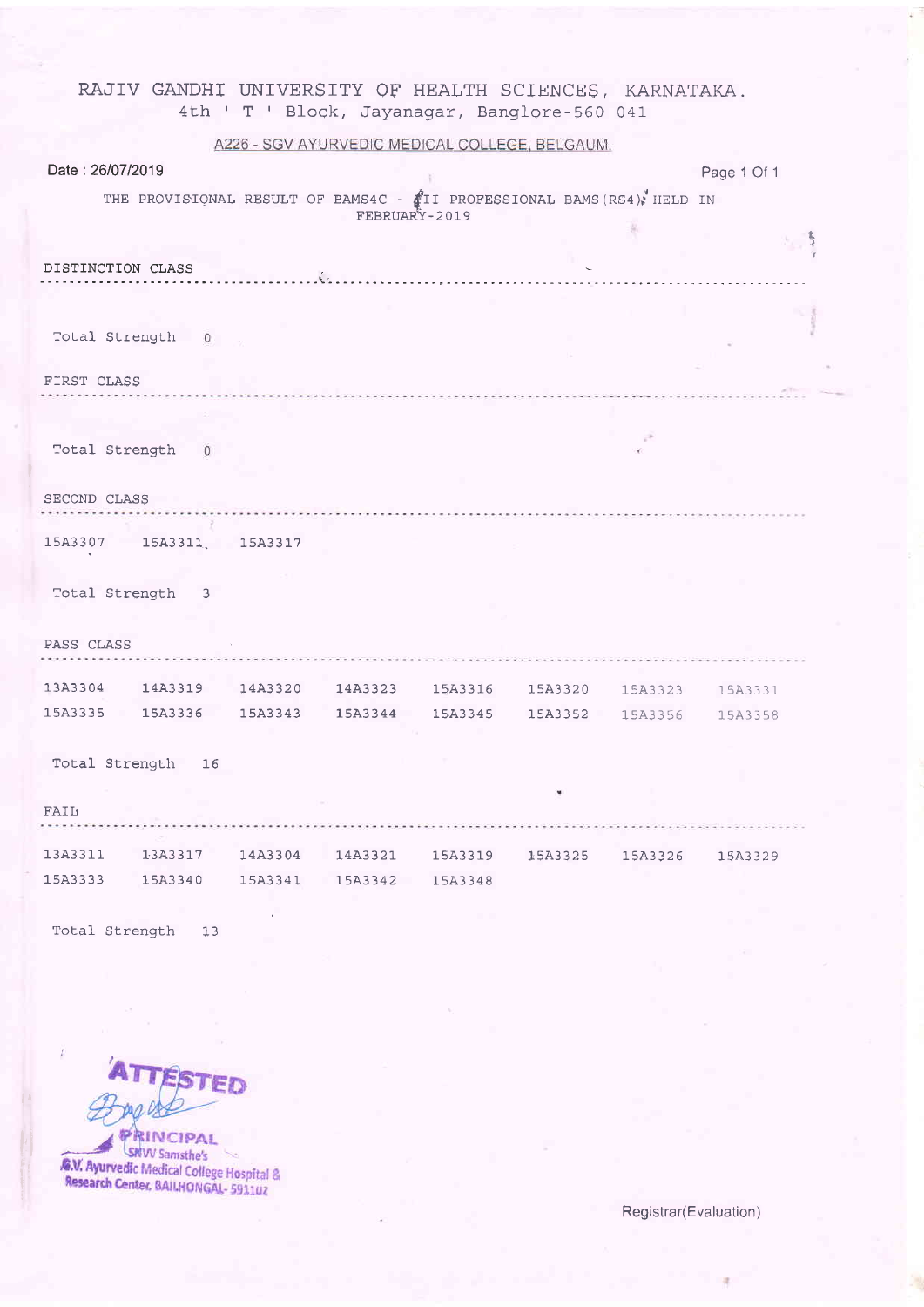A226 - SGV AYURVEDIC MEDICAL COLLEGE, BELGAUM.

| Date: 26/07/2019                                                                                   |                                                                                |  | Page 1 Of 1 |
|----------------------------------------------------------------------------------------------------|--------------------------------------------------------------------------------|--|-------------|
| THE PROVISIONAL RESULT OF BAMS4D - IV PROFESSIONAL BAMS (RS4) HELD IN FEBRUARY-2019                | THE CANDIDATES WITH THE FOLLOWING REGISTRATION NUMBERS ARE DECLARED SUCCESSFUL |  |             |
|                                                                                                    |                                                                                |  |             |
| DISTINCTION CLASS                                                                                  |                                                                                |  |             |
| 14A3308 14A3315                                                                                    |                                                                                |  |             |
| Total Strength 2                                                                                   |                                                                                |  |             |
| FIRST CLASS                                                                                        |                                                                                |  |             |
| 14A3302 14A3303 14A3305 14A3309 14A3310 14A3311 14A3313 14A3314<br>14A3326 14A3332 14A3336 14A3337 |                                                                                |  |             |
| Total Strength 12                                                                                  |                                                                                |  |             |
| SECOND CLASS                                                                                       |                                                                                |  |             |
| 14A3318 14A3322                                                                                    |                                                                                |  |             |
| Total Strength 2                                                                                   |                                                                                |  |             |
| PASS CLASS                                                                                         |                                                                                |  |             |
| 13A3327                                                                                            |                                                                                |  |             |
| Total Strength 1                                                                                   |                                                                                |  |             |
| FAIL                                                                                               |                                                                                |  |             |
| 13A3332 13A3333 14A3316 14A3339                                                                    |                                                                                |  |             |

Total Strength



PRINCIPAL **PRINCIPAL**<br>SNUV Samsthe's<br>Research Center, BAILHONGAL-591102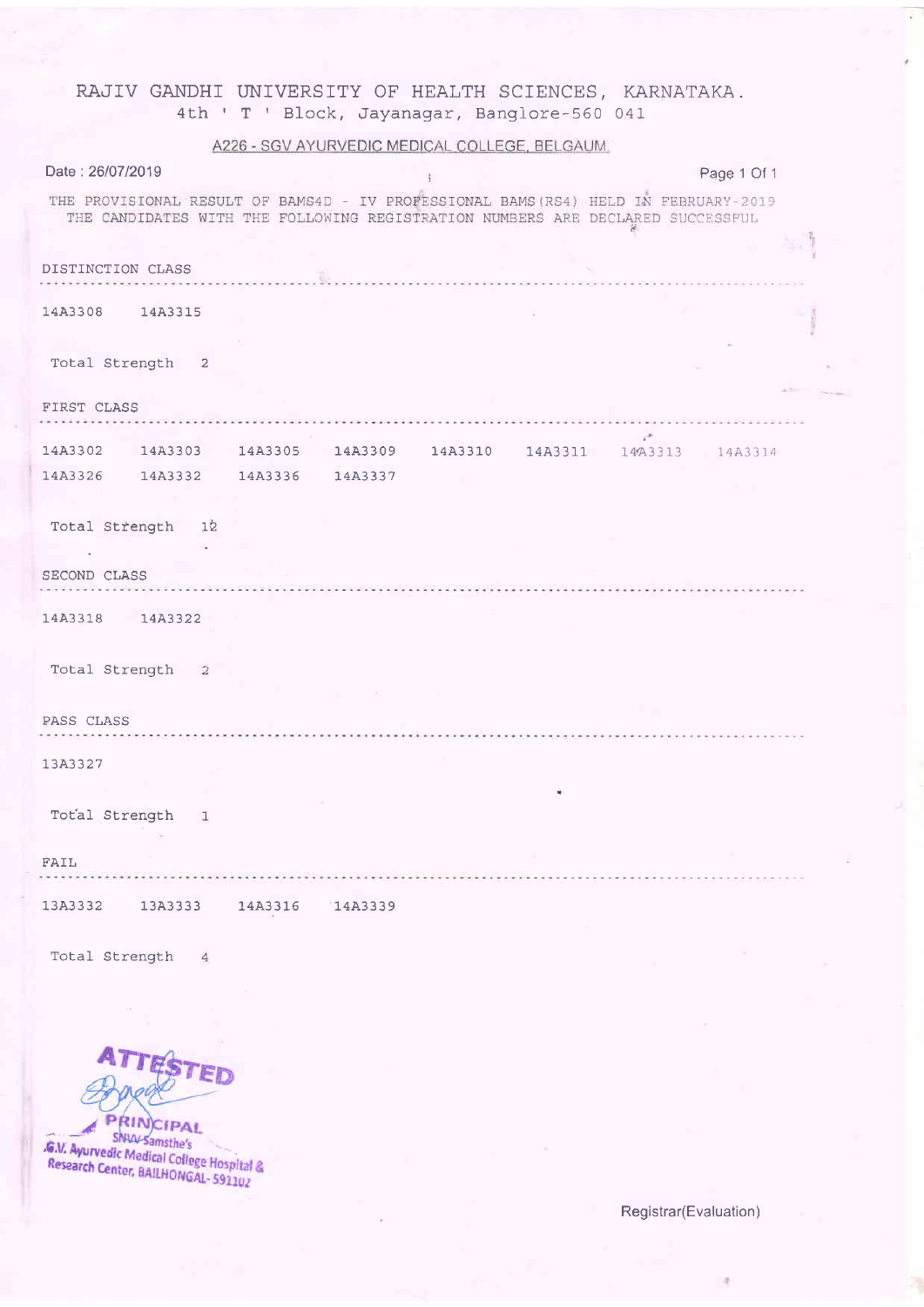A226 - SGV AYURVEDIC MEDICAL COLLEGE, BELGAUM.

| Date: 26/07/2019                                                                                                                                                      | Page 1 Of 1 |
|-----------------------------------------------------------------------------------------------------------------------------------------------------------------------|-------------|
| THE PROVISIONAL RESULT OF BAMS4A - I PROFESSIONAL BAMS (RS4) HELD IN SEPTEMBER-2018<br>THE CANDIDATES WITH THE FOLLOWING REGISTRATION NUMBERS ARE DECLARED SUCCESSFUL |             |
|                                                                                                                                                                       |             |
| DISTINCTION CLASS<br><b>March 19</b>                                                                                                                                  |             |
|                                                                                                                                                                       |             |
| Total Strength 0                                                                                                                                                      |             |
| FIRST CLASS                                                                                                                                                           |             |
|                                                                                                                                                                       |             |
| Total Strength<br>$\circ$                                                                                                                                             |             |
| SECOND CLASS                                                                                                                                                          |             |
| ŧ.                                                                                                                                                                    |             |
| Total Strength<br>$\circ$                                                                                                                                             |             |
| PASS CLASS                                                                                                                                                            |             |
|                                                                                                                                                                       |             |
| 13A3311 15A3307 15A3311 15A3317 15A3325 15A3326 15A3329 15A3333                                                                                                       |             |
| 15A3348                                                                                                                                                               |             |
| Total Strength 9                                                                                                                                                      |             |
|                                                                                                                                                                       |             |
| <b>FAIL</b>                                                                                                                                                           |             |

| 14A3317 | 14A3324 | 14A3335 | 14A3340                         | 15A3303 15A3308 15A3324 | 1543327 |
|---------|---------|---------|---------------------------------|-------------------------|---------|
| 15A3332 | 15A3337 | 15A3346 | 15A3351 15A3354 15A3355 15A3359 |                         | 15A3360 |

Total Strength 16

**ATTESTED NCIPAL** 

SNY Sansthe's<br>C.V. Ayurvedic Medical College Hospital &<br>Research Center, BAILHONGAL-591102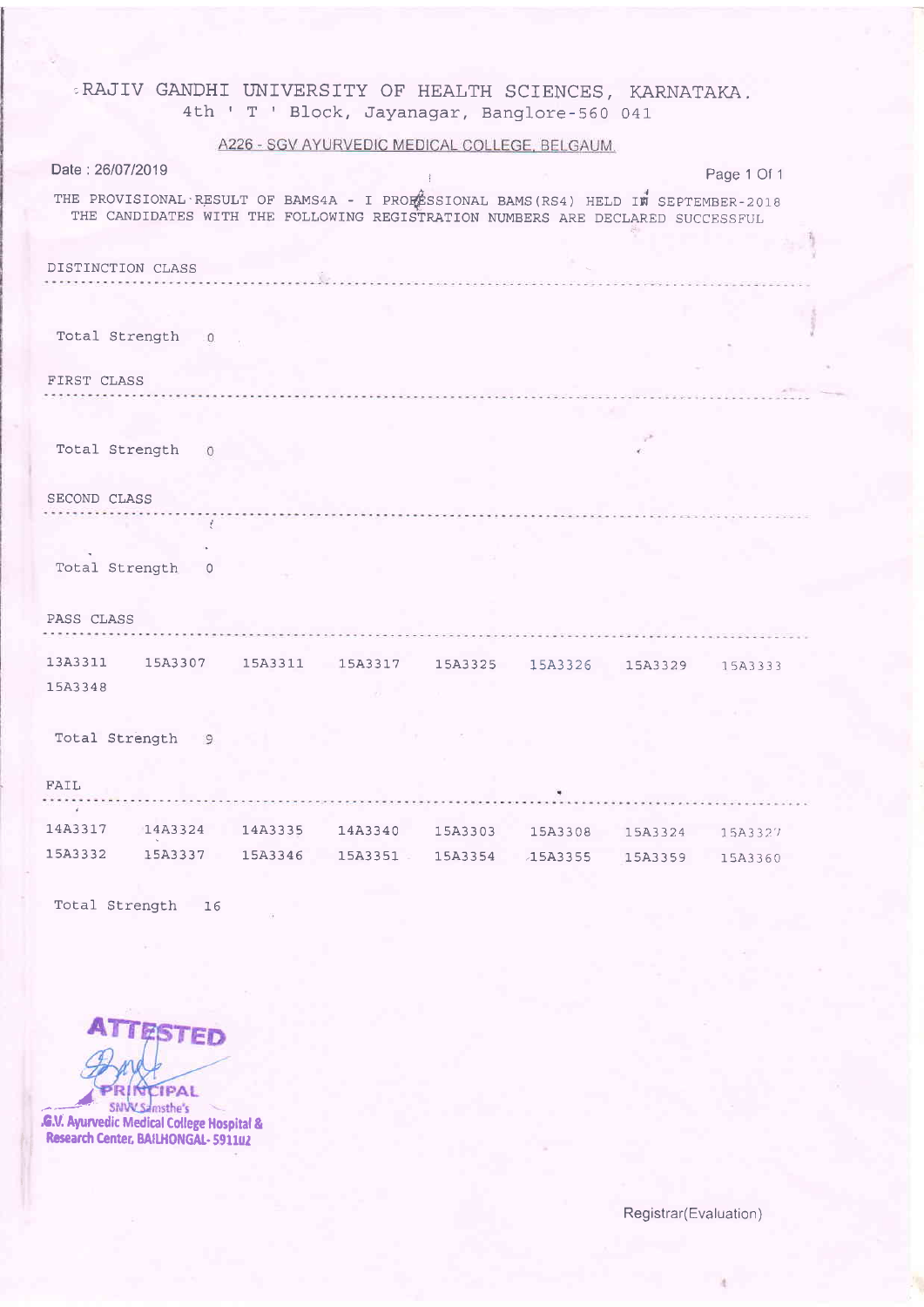A226 - SGV AYURVEDIC MEDICAL COLLEGE, BELGAUM. Date: 26/07/2019 Page 1 Of 1 THE PROVISIONAL RESULT OF BAMS5A -  $\hat{A}$  PROFESSIONAL BAMS (RS5) MELD IN SEPTEMBER-2018 DISTINCTION CLASS Total Strength 0 FIRST CLASS 17A3307 Total Strength 1 SECOND CLASS  $-$  . The set of the set of the set of the set of  $\bar{z}$ 17A3301 17A3302 17A3303 17A3304 17A3308 17A3314 17A3315 17A3319 17A3321 17A3323 17A3324 17A3325 17A3327 17A3329 17A3334 17A3336 17A3342 17A3343 17A3347 17A3350 17A3352 17A3358 Total Strength 22 PASS CLASS 16A3339 16A3345 16A3347 16A3351 16A3357 16A3358 Tot'al Strength 6 **FAIL** 16A3316 16A3325 16A3330 16A3333 16A3341 16A3342 16A3343 16A3344 16A3346 16A3348 16A3349 16A3353 17A3305 17A3306 17A3309 17A3310 17A3311 17A3312 17A3313 17A3316 17A3317 17A3318 17A3320 17A3322 17A3326 17A3328 17A3330 17A3332 17A3333 17A3335 17A3337  $17A3338$ 17A3339 17A3340 17A3341 17A3344 17A3345 17A3346 17A3348 17A3349 17A3351 17A3353 17A3354 17A3355 17A3356 17A3357 17A3359 17A3360

Total Strength 48

**LESTED** 

**INCIPAL SAIVY Samsthe's** G.V. Avurvedic Medical College Hospital & Research Center, BAILHONGAL-591102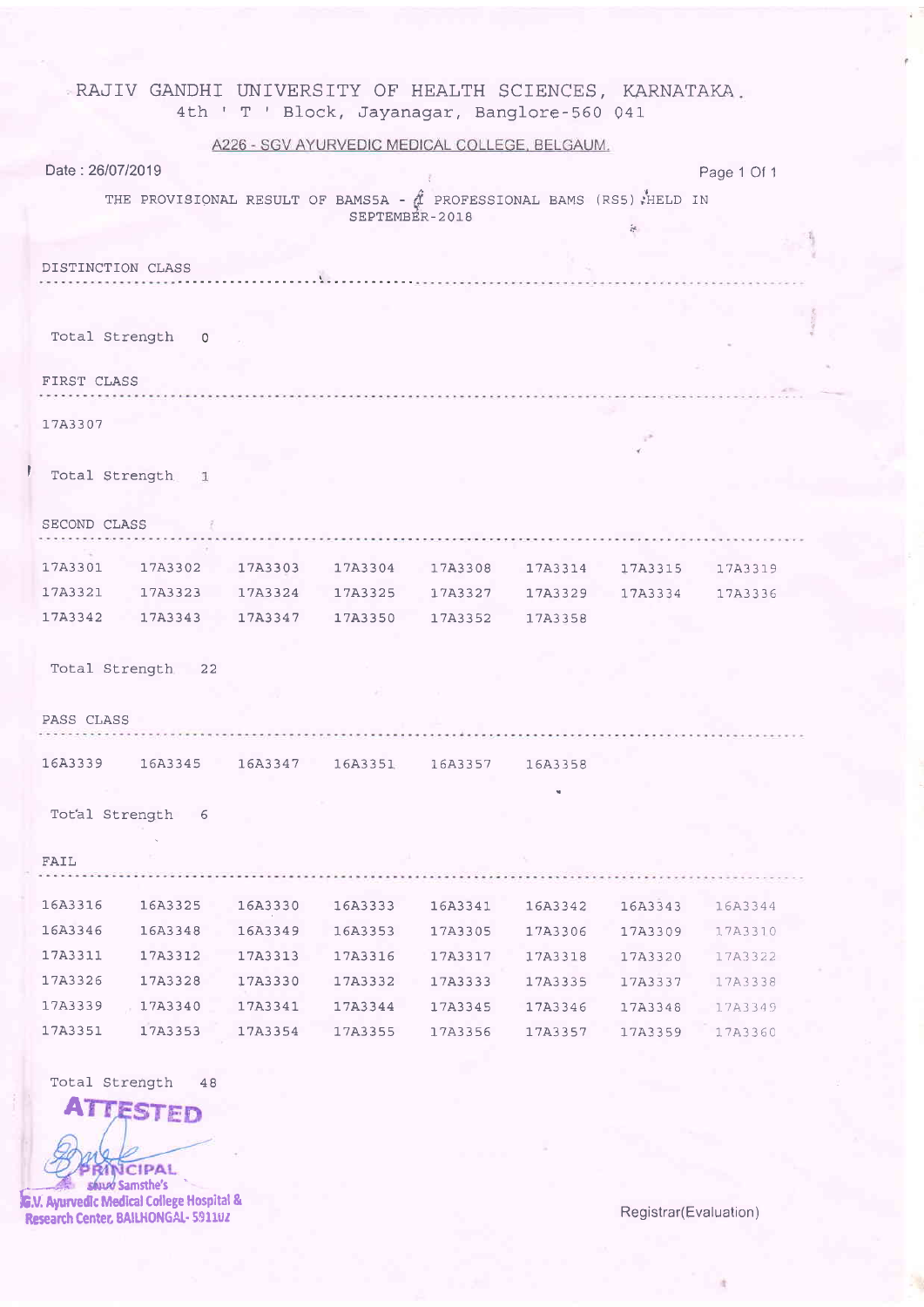A226 - SGV AYURVEDIC MEDICAL COLLEGE, BELGAUM.

| Date: 26/07/2019 |                                                                          |         |                |         |         |         | Page 1 Of 1 |
|------------------|--------------------------------------------------------------------------|---------|----------------|---------|---------|---------|-------------|
|                  | THE PROVISIONAL RESULT OF BAMS4B - $A$ I PROFESSIONAL BAMS(RS4), HELD IN |         | SEPTEMBER-2018 |         |         |         |             |
|                  |                                                                          |         |                |         |         | 윹.      |             |
|                  | DISTINCTION CLASS                                                        |         |                |         |         |         |             |
|                  |                                                                          |         |                |         |         |         |             |
|                  |                                                                          |         |                |         |         |         |             |
|                  | Total Strength 0                                                         |         |                |         |         |         |             |
| FIRST CLASS      |                                                                          |         |                |         |         |         |             |
|                  |                                                                          |         |                |         |         |         |             |
|                  |                                                                          |         |                |         |         |         |             |
|                  | Total Strength<br>$\circ$                                                |         |                |         |         |         |             |
| SECOND CLASS     |                                                                          |         |                |         |         |         |             |
|                  |                                                                          |         |                |         |         |         |             |
|                  |                                                                          |         |                |         |         |         |             |
|                  | Total Strength 0                                                         |         |                |         |         |         |             |
|                  |                                                                          |         |                |         |         |         |             |
| PASS CLASS       |                                                                          |         |                |         |         |         |             |
|                  | 13A3301 13A3311 13A3317 13A3329 14A3324 14A3327 15A3308 15A3319          |         |                |         |         |         |             |
|                  | 15A3323 15A3325 15A3326 15A3336 15A3342 15A3344 15A3352                  |         |                |         |         |         |             |
|                  |                                                                          |         |                |         |         |         |             |
|                  | Total Strength 15                                                        |         |                |         |         |         |             |
|                  |                                                                          |         |                |         |         |         |             |
| FAIL             |                                                                          |         |                |         |         |         |             |
|                  | 14A3304 14A3317 14A3321 14A3323 14A3335 14A3340 15A3303 15A3316          |         |                |         |         |         |             |
| 15A3324          | 15A3327                                                                  | 15A3329 | 15A3332        | 15A3333 | 15A3337 | 15A3346 | 15A3351     |

15A3354 15A3355 15A3356 15A3359 15A3360 .15A3337 15A3346 15A3351

Total Strength 21

**ATTESTED** PRINCIPAL

₫ G.V. Ayurvedic Medical College Hospital & Research Center, BAILHONGAL- 591102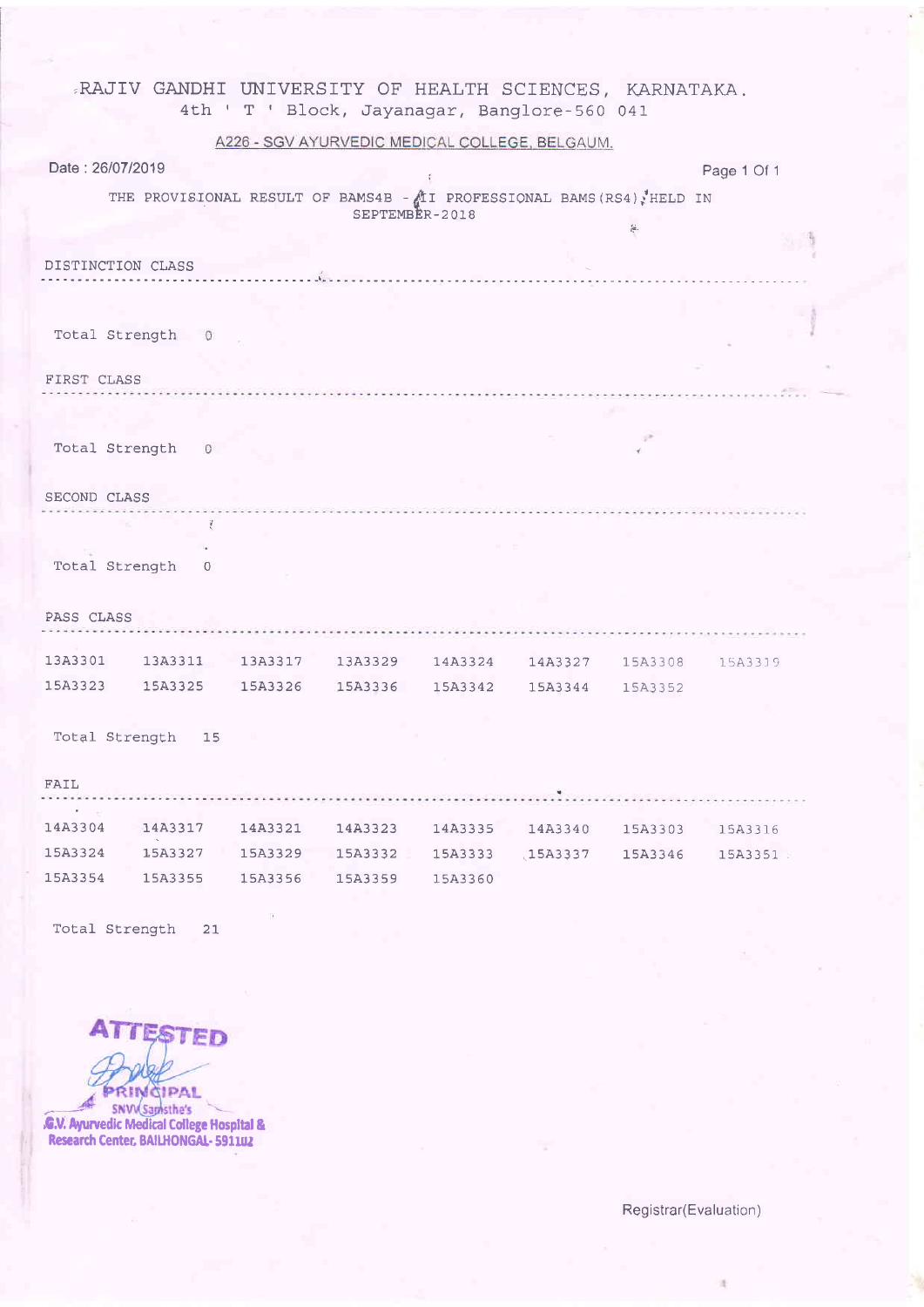A226 - SGV AYURVEDIC MEDICAL COLLEGE, BELGAUM.

|         | Date: 26/07/2019 |                         |                                                                          |                                 |                 | Page 1 Of 1 |
|---------|------------------|-------------------------|--------------------------------------------------------------------------|---------------------------------|-----------------|-------------|
|         |                  |                         | THE PROVISIONAL RESULT OF BAMS5B - $fI$ PROFESSIONAL BAMS (RS5), HELD IN |                                 |                 |             |
|         |                  |                         | SEPTEMBER-2018                                                           |                                 |                 |             |
|         |                  |                         |                                                                          |                                 |                 |             |
|         |                  | DISTINCTION CLASS       |                                                                          |                                 |                 |             |
|         |                  |                         |                                                                          |                                 |                 |             |
|         |                  | Total Strength 0        |                                                                          |                                 |                 |             |
|         |                  |                         |                                                                          |                                 |                 |             |
|         | FIRST CLASS      |                         |                                                                          |                                 |                 |             |
|         |                  |                         | 16A3303 16A3306 16A3310 16A3315 16A3317 16A3340                          |                                 |                 |             |
|         |                  |                         |                                                                          |                                 |                 |             |
|         |                  | Total Strength 6        |                                                                          |                                 |                 |             |
|         |                  |                         |                                                                          |                                 |                 |             |
|         | SECOND CLASS     |                         |                                                                          |                                 |                 |             |
|         |                  |                         |                                                                          |                                 |                 |             |
|         | 16A3301          | 16A3302 16A3304         |                                                                          | 16A3305 16A3307 16A3308 16A3309 |                 | 16A3311     |
| 16A3312 |                  |                         | 16A3313 16A3314 16A3318 16A3319 16A3321 16A3322                          |                                 |                 | 16A3323     |
| 16A3324 |                  |                         | 16A3326 16A3327 16A3329 16A3332 16A3334 16A3335 16A3336                  |                                 |                 |             |
| 16A3337 |                  |                         | 16A3338 16A3339 16A3347 16A3350 16A3352 16A3355                          |                                 |                 | 16A3356     |
| 16A3359 |                  | 16A3360                 |                                                                          |                                 |                 |             |
|         |                  |                         |                                                                          |                                 |                 |             |
|         |                  | Total Strength 34       |                                                                          |                                 |                 |             |
|         | PASS CLASS       |                         |                                                                          |                                 |                 |             |
|         |                  |                         |                                                                          |                                 |                 |             |
|         |                  |                         |                                                                          |                                 |                 |             |
|         |                  | Total Strength 0        |                                                                          |                                 |                 |             |
|         |                  |                         |                                                                          |                                 |                 |             |
| FAIL    |                  |                         |                                                                          |                                 |                 |             |
|         | 16A3316          | 16A3320 16A3325         |                                                                          | 16A3330 16A3331                 | 16A3333 16A3341 | 16A3342     |
|         |                  |                         | 16A3343 16A3344 16A3345 16A3346 16A3348 16A3349 16A3351                  |                                 |                 | 16A3353     |
|         |                  | 16A3354 16A3357 16A3358 |                                                                          |                                 |                 |             |
|         |                  |                         |                                                                          |                                 |                 |             |
|         |                  | Total Strength 19       |                                                                          |                                 |                 |             |

ATTÉSTED

**PRINCIPAL**<br>
SNV Samsthe's<br>
G.V. Ayurvedic Medical College Hospital &<br>
Research Center, BAILHONGAL-591102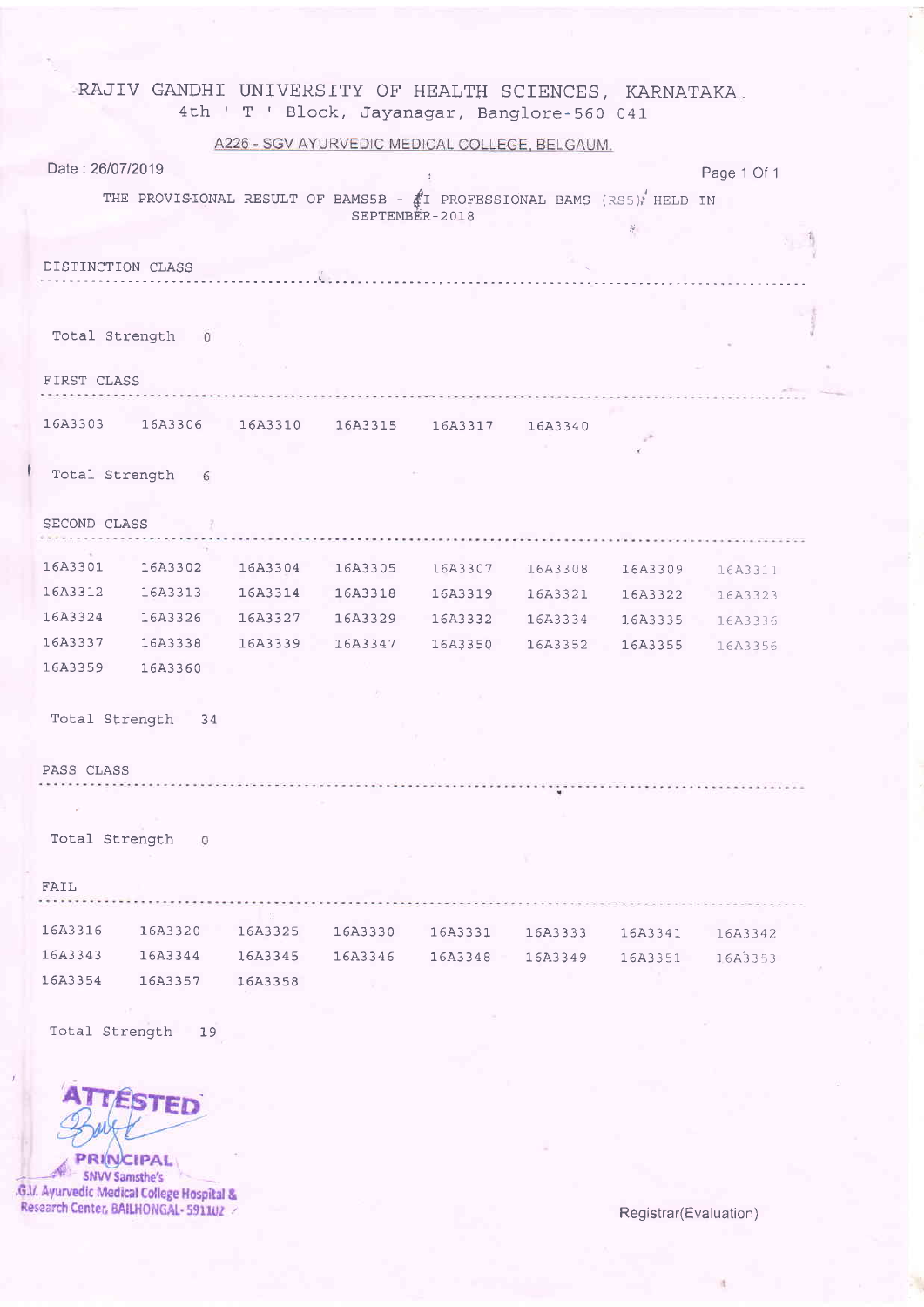A226 - SGV AYURVEDIC MEDICAL COLLEGE, BELGAUM.

| Date: 26/07/2019 |                                                                               |         |                 |                                 |                 |         | Page 1 Of 1     |  |
|------------------|-------------------------------------------------------------------------------|---------|-----------------|---------------------------------|-----------------|---------|-----------------|--|
|                  | THE PROVISIONAL RESULT OF BAMS4C - $\oint$ II PROFESSIONAL BAMS(RS4), HELD IN |         |                 | SEPTEMBER-2018                  |                 |         |                 |  |
|                  | DISTINCTION CLASS                                                             |         |                 |                                 |                 |         |                 |  |
|                  |                                                                               |         |                 |                                 |                 |         |                 |  |
|                  | Total Strength 0                                                              |         |                 |                                 |                 |         |                 |  |
| FIRST CLASS      |                                                                               |         |                 |                                 |                 |         |                 |  |
|                  | 15A3309 15A3313 15A3314 15A3315 15A3318 15A3357                               |         |                 |                                 |                 |         |                 |  |
|                  | Total Strength 6                                                              |         |                 |                                 |                 |         |                 |  |
|                  | SECOND CLASS                                                                  |         |                 |                                 |                 |         |                 |  |
|                  | 13A3301 14A3327 15A3301 15A3302 15A3305 15A3306                               |         |                 |                                 |                 |         | 15A3310 15A3312 |  |
|                  | 15A3321 15A3322 15A3328 15A3330 15A3334 15A3338 15A3339 15A3347               |         |                 |                                 |                 |         |                 |  |
|                  | 15A3350 15A3353                                                               |         |                 |                                 |                 |         |                 |  |
|                  |                                                                               |         |                 |                                 |                 |         |                 |  |
|                  | Total Strength 18                                                             |         |                 |                                 |                 |         |                 |  |
| PASS CLASS       |                                                                               |         |                 |                                 |                 |         |                 |  |
|                  | 13A3303 13A3312 13A3321 13A3329 13A3332 13A3334 14A3301 14A3306               |         |                 |                                 |                 |         |                 |  |
|                  | 14A3329 14A3334                                                               |         |                 |                                 |                 |         |                 |  |
|                  |                                                                               |         |                 |                                 |                 |         |                 |  |
|                  | Total Strength 10                                                             |         |                 |                                 |                 |         |                 |  |
| FAIL             |                                                                               |         |                 |                                 |                 |         |                 |  |
|                  | 13A3304 13A3317                                                               | 14A3319 | 14A3320         |                                 | 14A3321 14A3323 | 15A3316 | 15A3319         |  |
|                  | 15A3320 15A3323                                                               |         |                 | 15A3331 15A3335 15A3336 15A3340 |                 |         | 15A3341 15A3342 |  |
|                  | 15A3343 15A3344                                                               |         | 15A3345 15A3352 | 15A3356 15A3358                 |                 |         |                 |  |
| Total Strength   | 22                                                                            |         |                 |                                 |                 |         |                 |  |



SNVV Samsthe's .G.V. Ayurvedic Medical College Hospital &<br>Research Center, BAILHONGAL-5911uz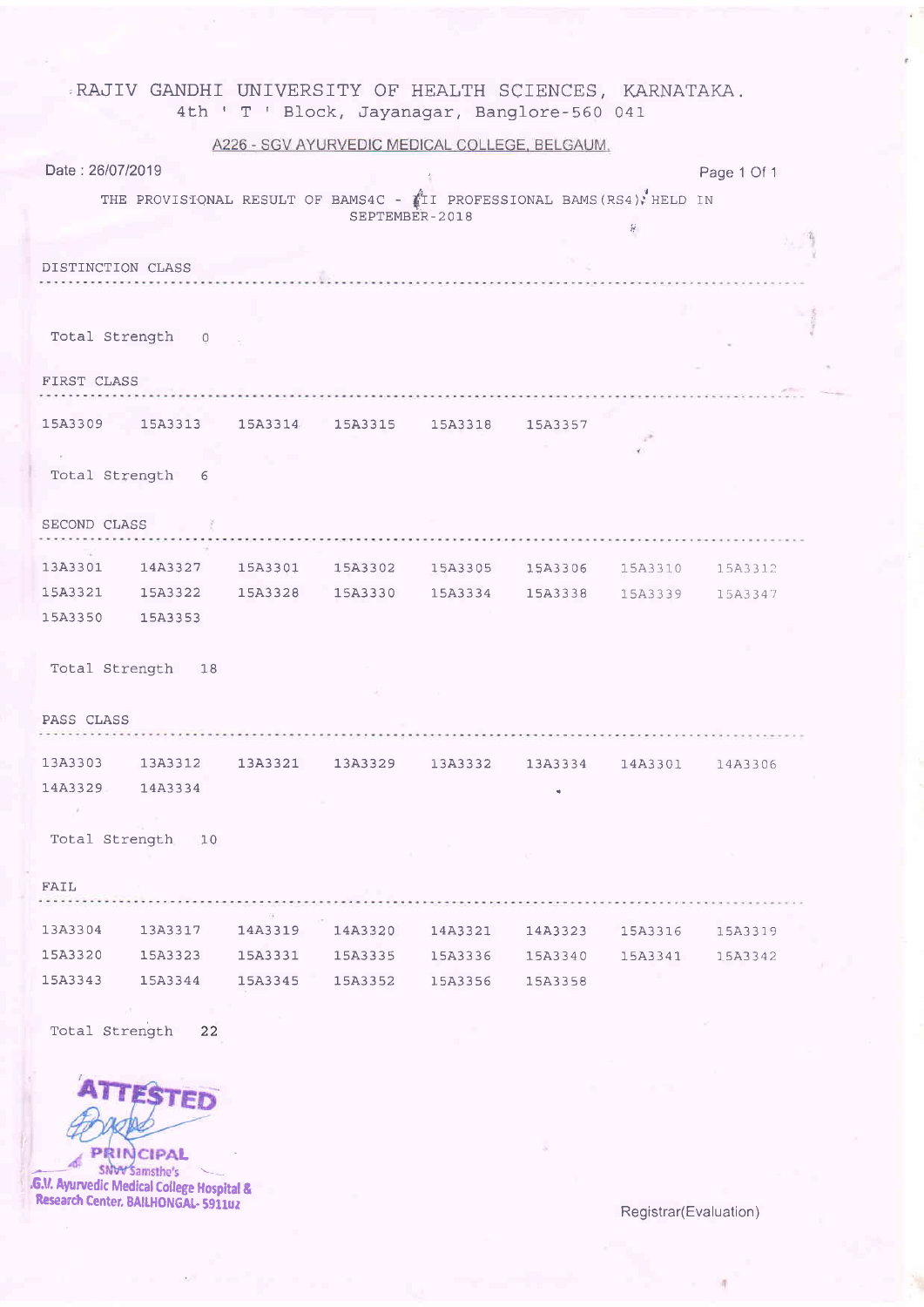A226 - SGV AYURVEDIC MEDICAL COLLEGE, BELGAUM. Date: 26/07/2019 Page 1 Of 1 THE PROVISIONAL RESULT OF BAMS4D -  $f$ IV PROFESSIONAL BAMS(RS4), HELD IN SEPTEMBER-2018 DISTINCTION CLASS . . . . . . . . . . . . . . . . . . . Total Strength 0 FIRST CLASS Total Strength 0 SECOND CLASS . . . . . . . . . . . . . . . . . .  $13A3309 13A3310 13A3313 13A3325 13A3336 13A3338$ Total Strength 6 PASS CLASS Total Strength 0 FAIL 13A3327 13A3333 Total Strength 2

**VESTED RINCIPAL** 

SNVV Samsthe's G.V. Ayurvedic Medical College Hospital & Research Center, BAILHONGAL-591102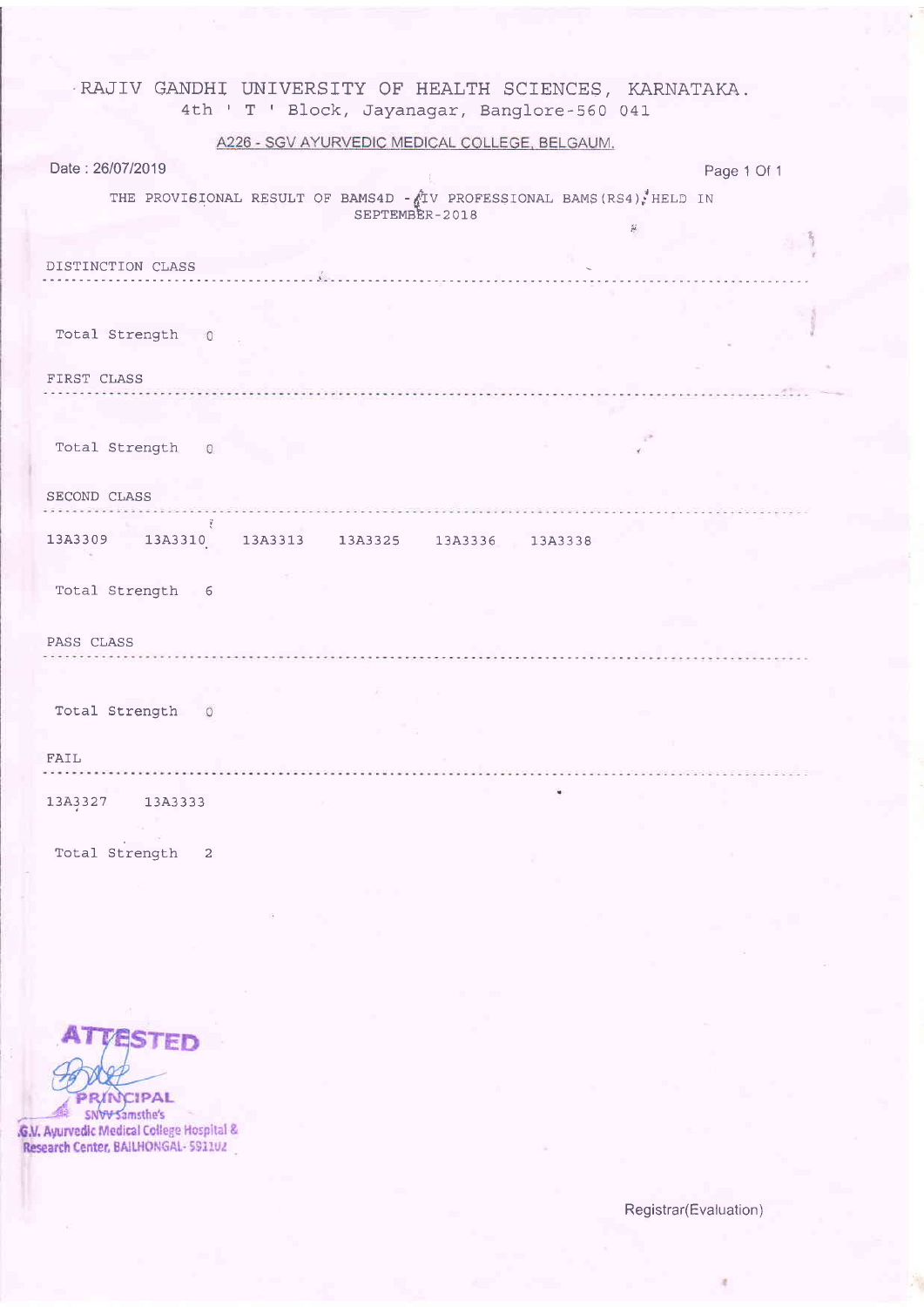A226 - SGV AYURVEDIC MEDICAL COLLEGE, BELGAUM.

| Date: 27/07/2019                                                                     |                          |                     |                | Page 1 Of 1 |
|--------------------------------------------------------------------------------------|--------------------------|---------------------|----------------|-------------|
| THE PROVISIONAL RESULT OF KAUM3A - FIRST MO AYURVEDA [RS3] (KAUMARBHRITYA BALA ROGA) |                          | HELD IN APRIL -2018 | $\tilde{R}^k$  |             |
|                                                                                      |                          |                     |                |             |
| DISTINCTION CLASS                                                                    |                          |                     |                |             |
|                                                                                      |                          |                     |                |             |
| Total Strength 0 .                                                                   |                          |                     |                |             |
| FIRST CLASS                                                                          |                          |                     |                |             |
|                                                                                      |                          |                     |                |             |
|                                                                                      |                          |                     |                |             |
| Total Strength 0                                                                     |                          |                     |                |             |
| SECOND CLASS                                                                         |                          |                     |                |             |
| $\mathfrak{F}$                                                                       |                          |                     |                |             |
|                                                                                      |                          |                     |                |             |
| Total Strength 0                                                                     |                          |                     |                |             |
| PASS CLASS                                                                           |                          |                     |                |             |
|                                                                                      |                          |                     |                |             |
| Total Strength 0                                                                     |                          |                     |                |             |
|                                                                                      |                          |                     |                |             |
| FAIL                                                                                 |                          |                     |                |             |
|                                                                                      |                          |                     |                |             |
| 16AU676                                                                              |                          |                     |                |             |
|                                                                                      |                          |                     |                |             |
| Total Strength 1                                                                     |                          |                     |                |             |
|                                                                                      |                          |                     |                |             |
|                                                                                      |                          |                     |                |             |
|                                                                                      | $\overline{\mathcal{L}}$ |                     |                |             |
|                                                                                      |                          |                     |                |             |
|                                                                                      |                          |                     | <b>Service</b> |             |
|                                                                                      |                          |                     |                |             |
| TED<br>AT                                                                            |                          |                     |                |             |
|                                                                                      |                          |                     |                |             |
| PRINCIPAL                                                                            |                          |                     |                |             |
| <b>SNVV Samsthe's</b>                                                                |                          |                     |                |             |
| G.V. Ayurvedic Medical College Hospital &<br>Research Center, BAILHONGAL-591102      |                          |                     |                |             |
|                                                                                      | $\mathbf{H}$             |                     |                |             |
|                                                                                      |                          |                     |                |             |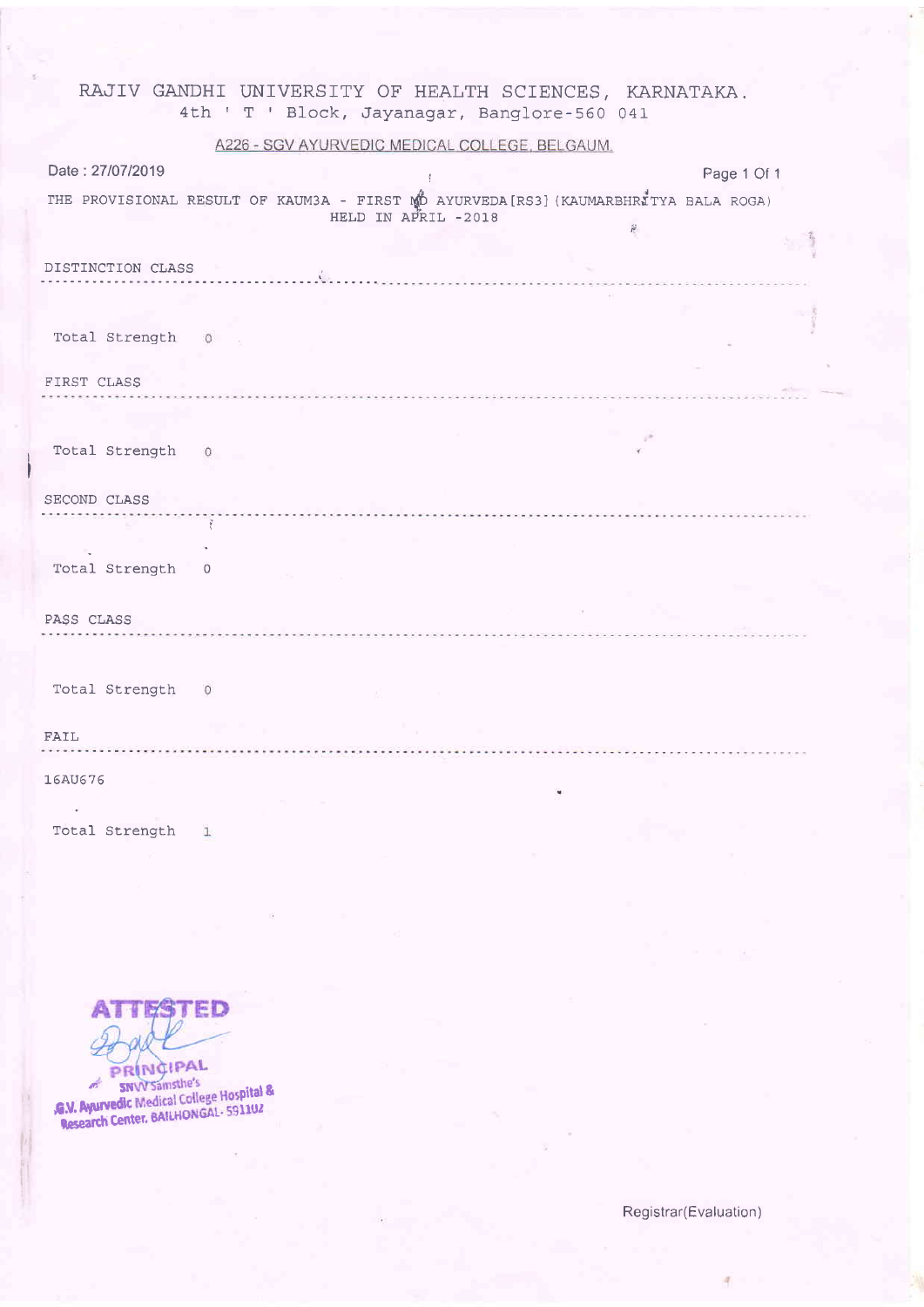A226 - SGV AYURVEDIC MEDICAL COLLEGE, BELGAUM.

| Date: 27/07/2019                                                                   |               |                         |  |   | Page 1 Of 1 |  |
|------------------------------------------------------------------------------------|---------------|-------------------------|--|---|-------------|--|
| THE PROVISIONAL RESULT OF KAYA3A - FIRST OD AYURVEDA [RS3] (KAYA CHIKITSA) HELD IN |               |                         |  |   |             |  |
|                                                                                    |               | APRIL <sup>1</sup> 2018 |  | 蒙 |             |  |
| DISTINCTION CLASS                                                                  | $\mathcal{X}$ |                         |  |   |             |  |
|                                                                                    |               |                         |  |   |             |  |
| Total Strength 0                                                                   |               |                         |  |   |             |  |
| FIRST CLASS                                                                        |               |                         |  |   |             |  |
|                                                                                    |               |                         |  |   |             |  |
| Total Strength 0                                                                   |               |                         |  |   |             |  |
| SECOND CLASS                                                                       |               |                         |  |   |             |  |
|                                                                                    |               |                         |  |   |             |  |
| Total Strength 0                                                                   |               |                         |  |   |             |  |
| PASS CLASS                                                                         |               |                         |  |   |             |  |
|                                                                                    |               |                         |  |   |             |  |
| Total Strength 0                                                                   |               |                         |  |   |             |  |
| FAIL                                                                               |               |                         |  |   |             |  |
|                                                                                    |               |                         |  |   |             |  |
| 16AK677                                                                            |               |                         |  |   |             |  |
| Total Strength 1                                                                   |               |                         |  |   |             |  |
|                                                                                    |               |                         |  |   |             |  |
|                                                                                    |               |                         |  |   |             |  |
|                                                                                    |               |                         |  |   |             |  |
| <b>ATTESTED</b>                                                                    |               |                         |  |   |             |  |
| CIPAL                                                                              |               |                         |  |   |             |  |

G.V. Ayurvedic Medical College Hospital &

Registrar(Evaluation)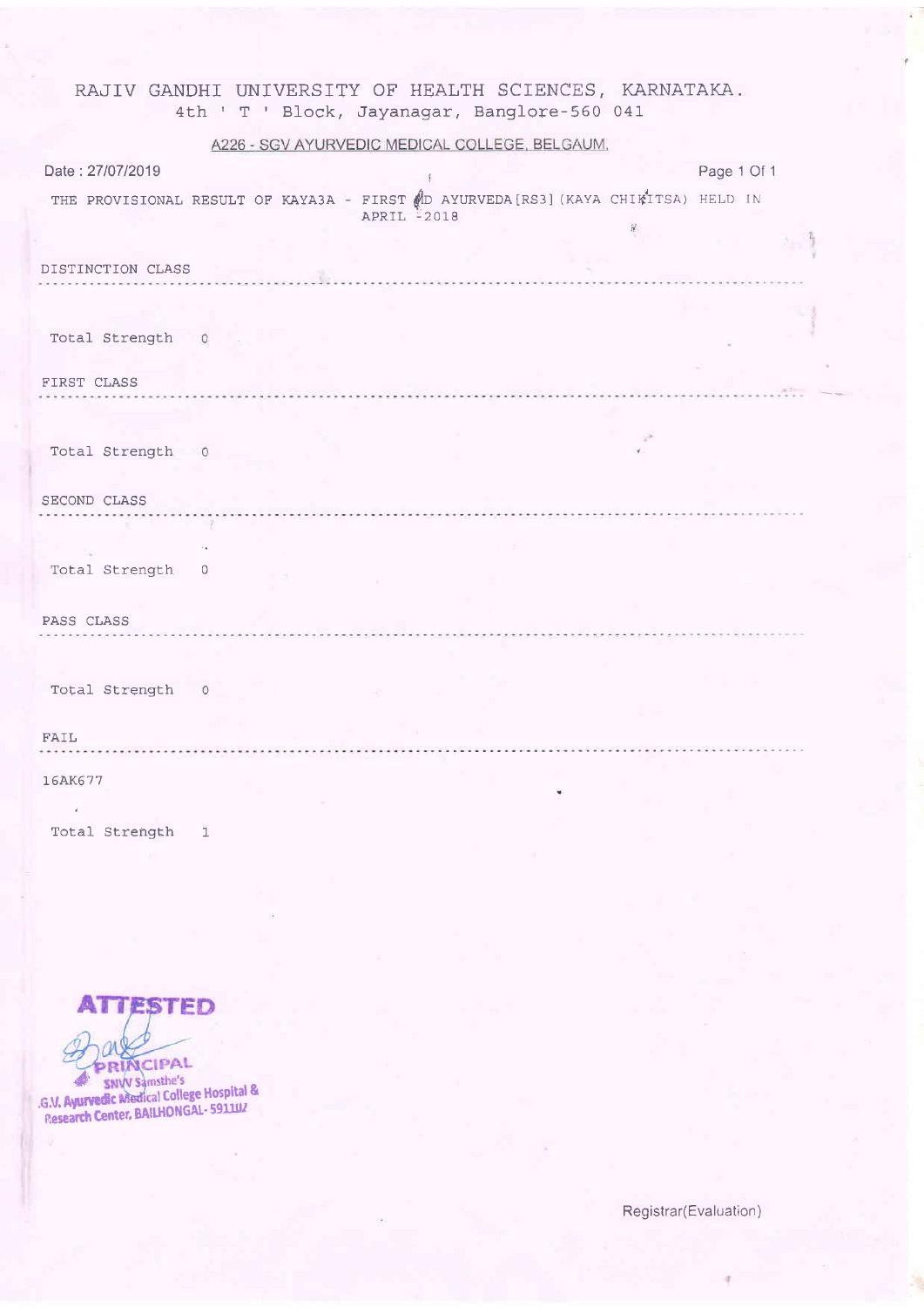A226 - SGV AYURVEDIC MEDICAL COLLEGE, BELGAUM. Date: 27/07/2019 Page 1 Of 1  $\overline{2}$ THE PROVISIONAL RESULT OF PRAS3A - FIRST M.S AYURVEDA[RS3] (PRASOUTITANTRA & STREEROG) HELD IN APRIL -2018  $5<sup>5</sup>$ DISTINCTION CLASS Total Strength 0 FIRST CLASS Total Strength 0 SECOND CLASS Total Strength 0 PASS CLASS Total Strength 0 **FAIL** 16AS678  $\epsilon$ Total Strength 1

**PRINCIPAL** 

SNVV Samsthe's G.V. Ayurvedic Medical College Hospital & Research Center, BAILHONGAL-591102